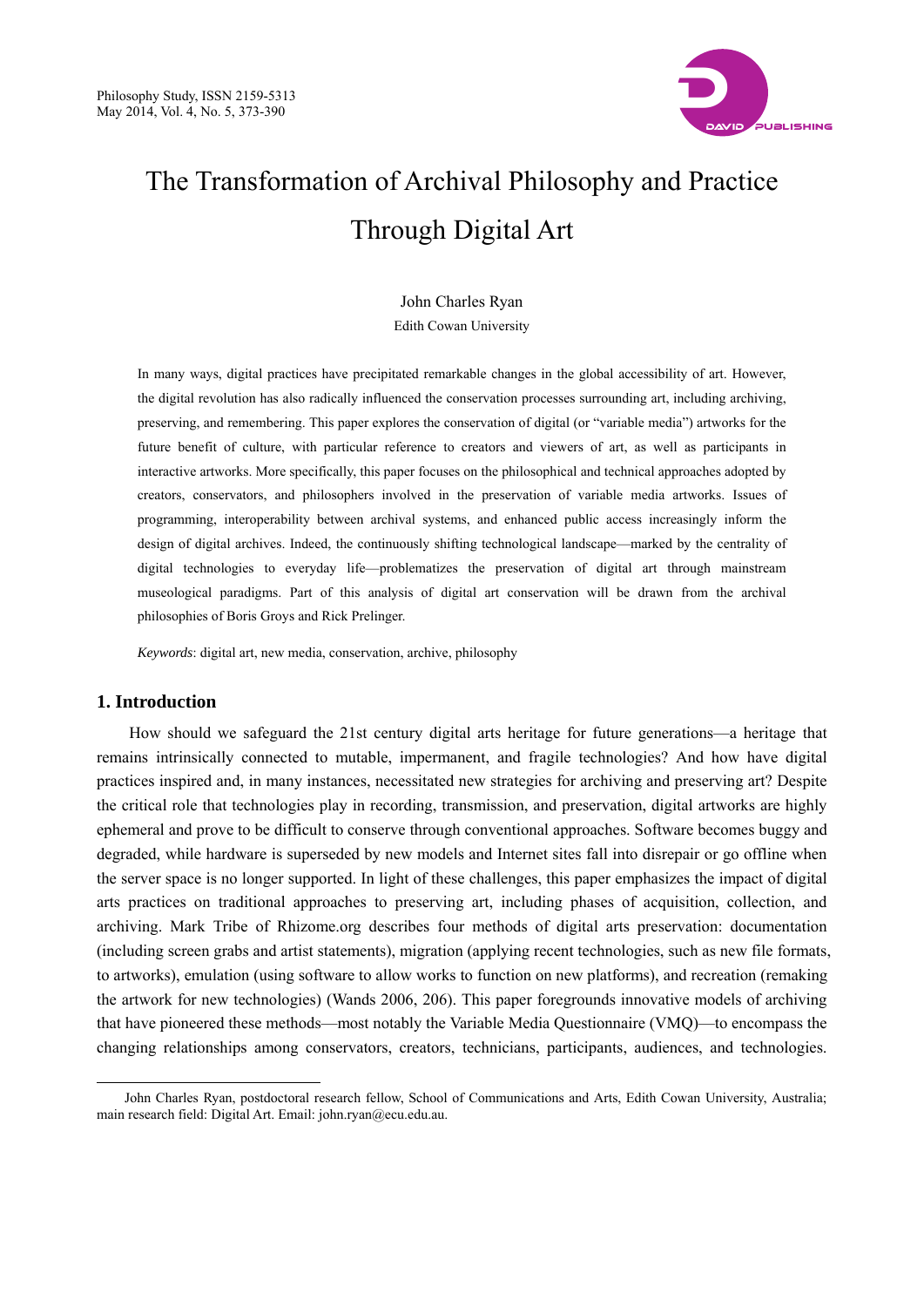This paper outlines the array of conceptual and technical challenges that conservators encounter when working with digital productions. One of the primary archival considerations is the complexity of interactive, participatory and process-based works, which generally resist an object-centered approach to conservation and tend to involve multimedia components and distributed authorship. The contingencies of fragile and obsolete media—or what new media theorists refer to as "technological obsolescence" (Ippolito 2003a, 47)—require forward-looking solutions to digital arts preservation. The paper also discusses the importance of metadata in archival systems—as well as the broader correlation between preservation and technological infrastructures—in terms of promoting public access to content over networks. The preservation of digital art has transformed the role of libraries, museums, and galleries from that of collection and curation to that of co-production and co-creation ensuring the long-term viability of works through the active management of change over time. In sum, collaborative interaction among conservators, creators, and philosophers will continue to transform and democratize digital arts preservation.

### **2. The Idea of Liveness: Preservation as Theory and Contingency**

This section considers the place of "the archive" in the production of cultural meaning and values, as well as the particular conservation realities faced by digital arts conservators. German-Russian philosopher Boris Groys' notion of the "cultural economy" provides a way of thinking about the fundamental place of the archive in culture. Digital theorist Rick Prelinger characterizes the "accessible archive" as necessitating a community of users, whereas conservation theorist Vivian van Saaze advocates the principles of change, intervention, and production in archive management. Moreover, German media theorist Wolfgang Ernst theorizes digital memory as "working memory" that crosses between the hardware-based memory of computers and the cultural memory of human users. Echoing van Saaze's principles, Josephine Bosma identifies technological obsolescence and the decline of audience participation as some of the multiple factors that jeopardize the preservation of variable media productions. Furthermore, media theorist Philip Auslander conceptualizes digital arts preservation through the notion of performativity in which highly ephemeral creations must be re-performed regularly to retain their value, meaning, and impact. In these terms, performativity becomes an essential component of digital arts conservation plans. A case study of Mark Napier's *net.flag* (2002) also explores ideas of crowdsourcing, tacit knowledge, and acceptable loss in relation to digital arts preservation.

In describing the role of the archive broadly in Western history, culture, and society, Boris Groys proposes the term "cultural economy" as "the exchange that takes place between the archive of cultural values and the profane space outside this archive" (Groys 2012, 1). By definition, an archive preserves immaterial (digital) or material (artefactual) items of cultural importance. Conversely, it excludes irrelevant or invaluable things, relegating these items to the "profane" world that exists outside of the archive's ambit. Most importantly, the boundaries of the cultural archive are fluid and changing. Things in the profane space become valued and those in the archive become irrelevant or ignored over time (Groys 2012, 1-2). For Groys, the determination of what is significant and, therefore, to be included in an archive (what he terms the "New") and what is irrelevant and, therefore, to be excluded (what he calls the "Old" or "non-collected reality") is a matter of power and politics. More than a representational system or mechanical structure, the archive actively furnishes the groundwork for the future manifestation of historical, cultural, and artistic forms:

The function of the archive cannot consist merely of illustrating or representing history or of holding fast to the memories of history the way in which this history took place "in reality." Rather, the archive constitutes the prerequisite for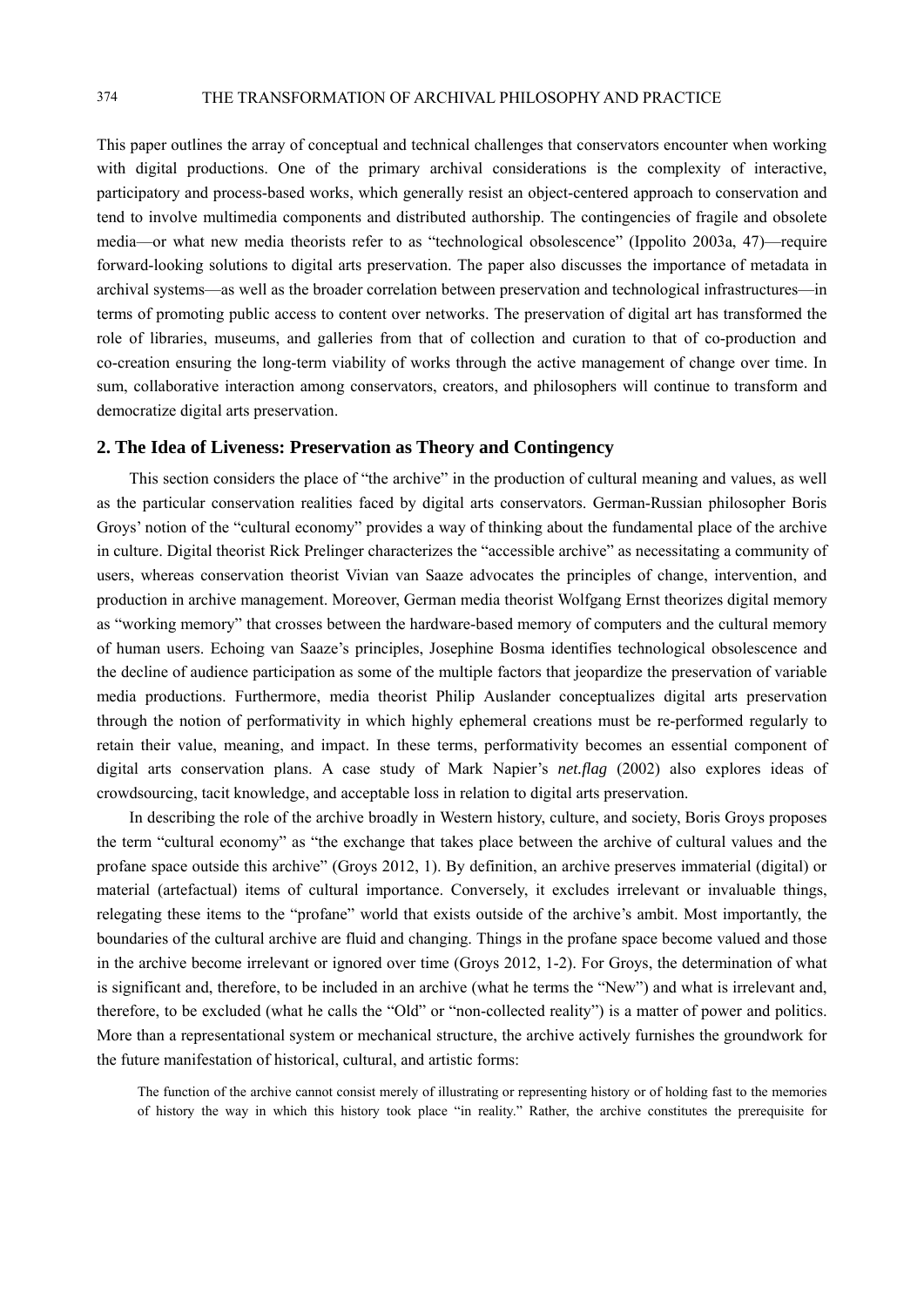something like history to emerge in the first place, because only if the archive is already, there are we able to compare the New with the Old... The archive is a machine for the production of memories, a machine that fabricates history out of the material of non-collected reality. (Groys 2012, 3)

For Groys, an archive operates according to an internal logic and coherence, attracting material that is integral firstly to itself and not to society or culture per se. In its capacity to establish and preserve the "New," the archive is an arbiter of cultural value and an actant in the course of history. In short, the flow of content in and out of an archive does not only mirror shifting societal values (i.e., an item in the profane world is judged of value and included in the archive). Rather, the multi-dimensional movement between the profane and the archive dynamically underpins the cultural economy's existence. In Groys' terms, the archive is a living repository (although he prefers the term "machine") for future creative production; by inference, the archival space is something like the sacred.

Like Groys, Rick Prelinger theorizes the act of archiving as a crucial mode of cultural production. For Prelinger, an "accessible archive" is one in which preservation and access are not static concepts. An archive should engage a network of users, creators, and conservators. Mirroring Thomas Vander Wal's concept of the folksonomy, Prelinger advocates the work of citizen archivists and community members. For both Groys and Prelinger, archival work is that of "cultural producer," facilitating the production of new works from archival materials without inducing unnecessary anxiety over copyright and other regulations that stifle creativity (Prelinger 2009, 173). A "sandbox" model of the archive would make available a testing environment in which artists could experiment with archival material. As such, Prelinger's ethos of the archive is comparable to Lawrence Lessig's articulation of "free culture," in which innovation, creativity, and risk are nurtured rather than quashed by legal structures. As a "new folk art," archiving is "widely practiced and has unconsciously become integrated into a great many people's lives, potentially transforming a necessity into a work of art" (Goldsmith, 2011a on the work of Prelinger).

In the context of open access to archival information, the Internet Archive (IA) (www.archive.org) is a massive digital repository founded in 1996 by American computer scientist Brewster Kahle. In addition to preserving texts, audio, video, and software, the IA includes a service called Wayback Machine that archives websites and grants users access to previous web content as it appeared originally. As of 2012, the IA contained 10 petabytes of data with the Wayback Machine archives accounting for 2 petabytes or 20% of the total. (A petabyte is equivalent to one quadrillion bytes of data) (Claypoole & Payton 2012, 9). The IA also holds about 5,000 digital files of films and footage from the Prelinger Archives, founded in 1983 as a traditional and site-based archive in New York City (Internet Archive, 2013).

Another key precept in the literature of digital arts preservation is digital memory. Put in broad terms, the practice of digital memory involves cultural heritage preservation through digital approaches. Wolfgang Ernst theorizes the interface of memory and new media. In the digital era, cultural memory is intimately connected to the technical memory of computers as part of an active and integrated process Ernst calls "working memory" (Parikka & Ernst 2013). However, the problem is that, while memory can be individual, collective, or institutional, the notion of digital memory is often conflated with data storage. For Ernst, digital memory is a dynamic form of cultural memory that emerges through human use of social media and participation in "everyday media environments" (Parikka & Ernst 2013, 16). Digital memory comprises the storage capacities of devices, the structure of archives, and the faculty of human memory—both individual and collective modes. Without a doubt, the boundary between the storage of data (technical, digital) and the practice of operating the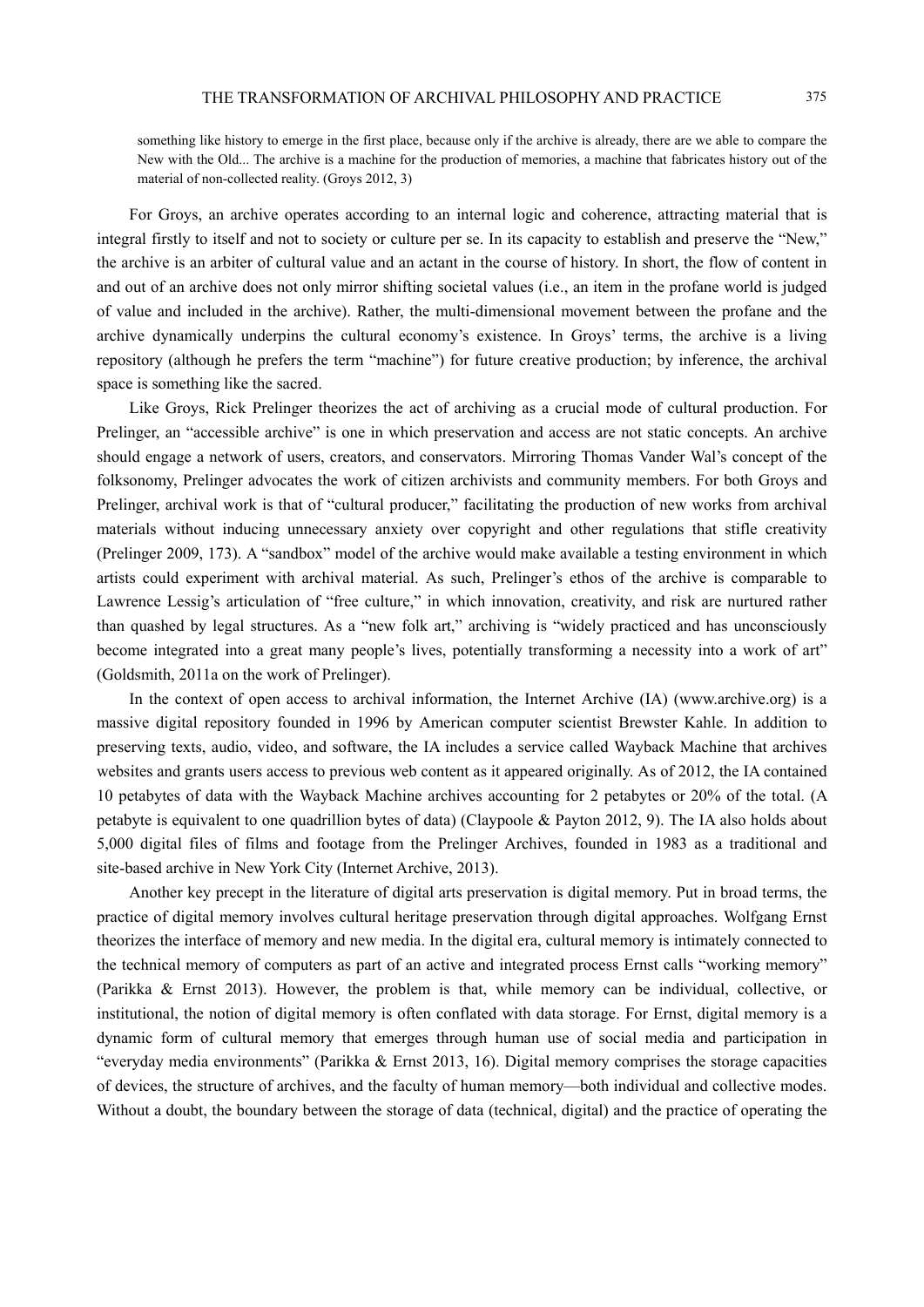storage device (cultural, habitual) has become ever-more indistinct. In a similar sense, Bosma (2011, 177) describes "the archive of the real" as the amalgamation of archival technologies, new media sources, and oral memories transmitted through the Internet. As the preservation of cultural memory, the archiving of digital artworks requires traditional materials (e.g., documents) in conjunction with multimedia (e.g., audio and video) (Bosma 2011, 188). The cultural memory work of media scholars like Wolfgang Ernst and Josephine Bosma protects against the "digital dark ages" in which data loss has multiple and negative implications for technology and society (Bosma 2011, 185).

In order to appreciate the contingencies negotiated by digital archives, it is important to have a sense for traditional approaches to arts preservation. On the whole, mainstream strategies strive to keep intact the original state of an object of art through the control of its environment and the exclusion of certain influences, most prominently human interaction (see, for example, Richmond 2012). An object is typically protected from deleterious external variables—including light, heat, vibration, and physical wear from handling by people. However, museological practices and basic definitions of what constitutes an archive have been transformed and expanded by the special demands of digital preservation. As Bosma points out, digital artworks require that archives evolve beyond "specific locations (museum archives) and the on-site conservators" (Bosma 2011, 179). Moreover, digital artworks often create meaning only in reference to a technologically-based environment and a community of users participating actively in the production of the work over time (for example, see Mark Napier's *net.flag*). As a consequence, software obsolescence, diminished technological support or failure to engage an audience, might compromise the long-term evolution of digital artworks (Bosma 2011, 165). Hence, conservators must become intimately acquainted with the design and ethos of ephemeral works to ensure their longevity: "To preserve art that is produced using unstable media, or to restage any process or time-based works, it is necessary to know the artist's intent and work process" (Bosma 2011, 171).

Mark Napier is a software developer and one of the pioneers of *net.art*. His project *net.flag* (2002) is exemplary of early Internet art, particularly for the work's interactive and participatory aspects. Acquired by the Guggenheim Museum for their permanent collection, *net.flag* (2002) confronts themes of national identity and nationalistic allegiance (see http://webart.guggenheim.org/netflag/). The Guggenheim is acquired *net.art* (consisting of the software and the continuously changing content) on the condition that the work "always be on view" (Napier quoted in Dietz 2005, 88). Napier's request reflects a simple yet profound inversion of the norms of mainstream acquisition where most art objects (paintings, photographs, sculptures, or installation pieces) could not be made publicly available at all times. In its ever-shifting content, *Net.flag* expresses how the Internet has radically transformed human identity by dissolving the physical borders between nations. The profusion of interactive platforms—more recently manifested as social media—ensures that content is accessible on a round-the-clock basis. In Napier's work, the flag as a relatively stable symbol of nationhood is supplanted by the flag as a constantly changing form—one evolving constantly and democratically:

*Net.flag* explores the flag as an emblem of territorial identity by appropriating the visual language of international flags. An online software interface makes this language of shapes and colors available to anyone with web access. The visitor to *net.flag* not only views the flag but can change it in a moment to reflect their own nationalist, political, apolitical, or territorial agenda. The resulting flag is both an emblem and a micro territory in its own right; a place for confrontation, assertion, communication, and play. (Napier, n.d.)

Some media art commentators acknowledge the artwork as "an emblem for the Internet as a new territory, one composed by people from various geographical regions and ideologies" (Ippolito 2003b, 109).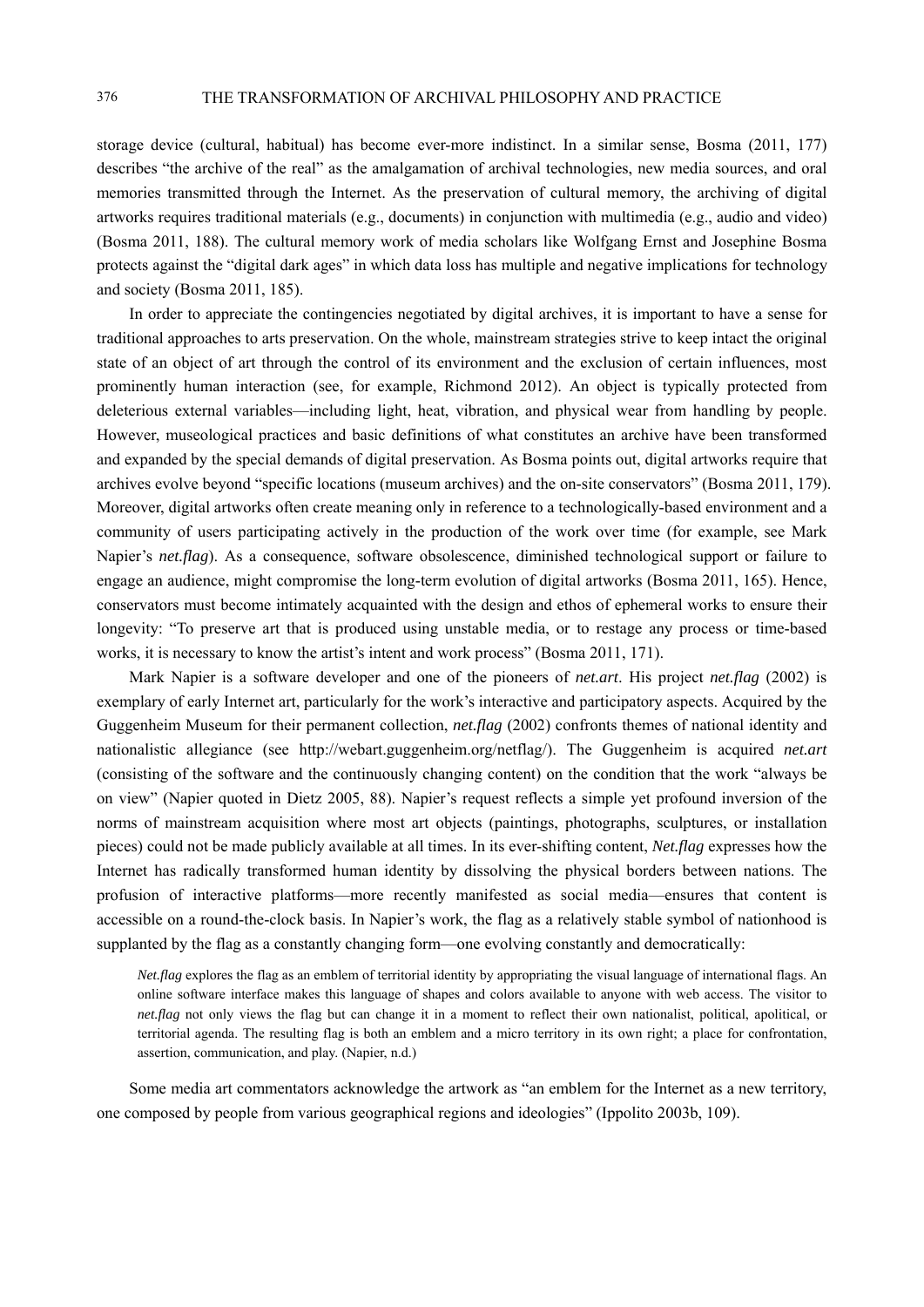Fulfilling Napier's initial request, the Guggenheim archive of the sole copy of *net.flag* makes the work available to anyone at any time over the Internet. An unregistered visitor to the website can devise a new Internet flag in real time by manipulating preset motifs, including stars, colour fields, and shapes. *Net.flag* employs Java programming to enable users to construct a flag as the flag of the Internet (until another user decides to modify it). For Napier, the Java applet programming and the computer operating system only support the existence of the artwork, which is, instead, the algorithm built on the infrastructure making possible a high standard of user interactivity. The recognizable symbols of countries meld within each new flag, subverting the primacy of any single nation's identity. Users select the "change the net.flag" option from the right side of the webpage. There are also columns for "anatomy of the flag" and "flags of the web." A "statistics" navigation bar provides a summary of the "elements" appearing in the Internet flags. For example, the red stripes of the United States flag appear 6,226 times and the cross of the Greek flag shows up 5,366 times in different flags. The countries with the highest frequencies of their visual motifs across all flags include the United States (7%), Australia (5%), Greece (5%), Argentina (2%), and Ghana (1%). The top-ranking elements include unity, valour, purity, peace, and harmony. The work also includes a "browse history," summarizing the overall symbolic dimensions of the current flag. In terms of preservation, *net.art* exhibits all four behaviours of the Variable Media Questionnaire explored later in this paper. It is interactive, duplicated, encoded, and networked and, therefore, one of the earliest and most important examples of the archiving of Internet art by a major institution.

The *net.flag* case study suggests the kinds of negotiations that transpire between a creator (Napier) and the archiving organization (the Guggenheim). Web-based works, such as Napier's Internet flag, encode preservation principles inherently in their design and delivery, but such works do require regular maintenance and creative infusion. Moreover, practical concerns, particularly web hosting and website obsolescence, impact the long-term success of preservation strategies. On a related note, Boris Groys' essay "The Restoration of Decay" addresses the importance of dialogue between conservators and artists during the preservation process. He characterizes the conservator as a co-creator, interpreter, conductor, director, or active interpreter of a digital artwork (Bosma 2011, 169-70). For example, works of browser or code art require that the conservator makes crucial decisions about their reconstruction or re-enactment. The preservation of code necessitates that the conservator becomes, to an extent, a creator who re-enacts the code. While some conservation strategies draw from analogue approaches to minimize impacts, other strategies use open archival formats to maintain public contribution to the content, structure, and meaning of a digital work (Bosma 2011, 166). With prescience, artists, such as etoy, embed a preservation mechanism in the design of works through public domain or open-source approaches, community-based contribution, and other techniques that promote interactivity (Bosma 2011, 175). An international collective founded in Zurich in 1990, etoy consists of media theorists, coders, architects, and engineers (Petrović-Šteger 2011, 146). Their long-term project *Mission Eternity* (2005) highlights issues of cultural memory, memorializes the death of loved ones, and rethinks the notion of the afterlife through the digital traces left by participants facing death. The ethos of the project is that people leave behind their physical selves as well as voluminous amounts of information about their lives—both of which constitute how the living remember the dead (Petrović-Šteger 2011, 147). A "multi-modal post-mortem activity plan" includes the Arcanum Capsule, an interactive "digital portrait" of subjects who have passed on (Petrović-Šteger 2011, 147). The portrait preserves the digital signatures of participants, including photos, voice recordings, biodata, and social network mappings.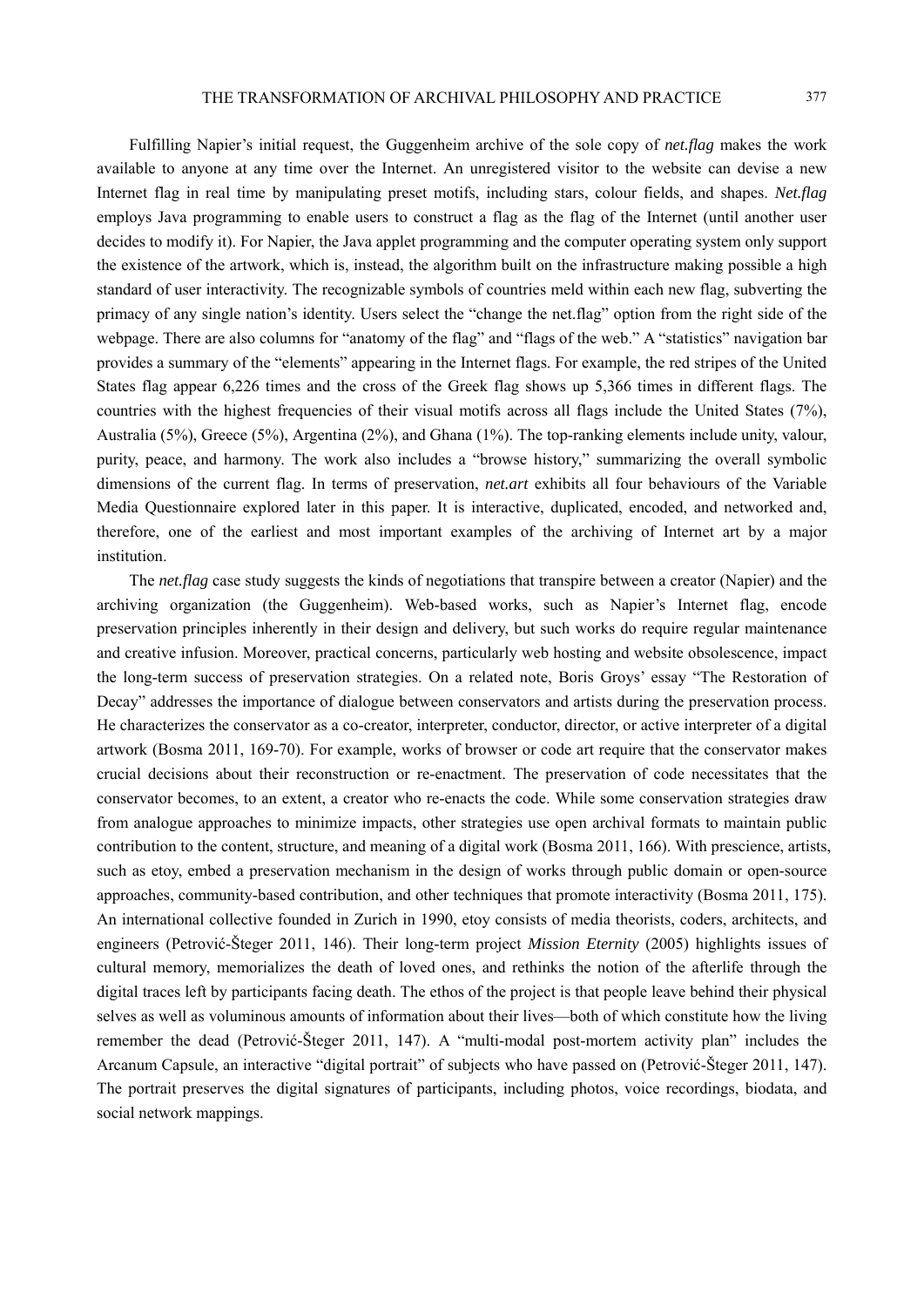#### 378 THE TRANSFORMATION OF ARCHIVAL PHILOSOPHY AND PRACTICE

Performativity is another key principle for understanding the preservation of digital artworks. Artworks face obsolescence and death; like people in ill health, their ability to perform declines and must be restored or reinvigorated to exist in the future. For the etoy collective, human death, like art, is a kind of performance recorded and re-enacted over a body of dispersed materials, even after the mortal body has perished. Similarly, recordings must be reactivated or re-performed to be experienced in the present, that is, to avoid obsolescence. As a consequence of its very nature, digital art is performative in two senses. Firstly, its forms and styles on the whole must be experienced interactively in real time. Secondly, many classic works of digital art have become extremely difficult to access or re-create and, accordingly, must be re-performed as part of a conservation plan. As we have seen through a number of other works, digital art profoundly redefines notions of documentation, conservation, and the archive in terms of performativity. For example, as Philip Auslander and others have observed, it is ironic that most people come to know the first generation performance artists of the 1960s and 1970s through photographic documentation of their performances. Auslander argues that the idea of "liveness" is itself dependent on the possibility that a performance can be recorded in some way (Auslander 2006). In sum, documentation and archiving are performative in that they reflect "an artist's aesthetic project or sensibility… for which we are the present audience" (Auslander 2006, 9). In this respect, the Variable Media Network model designates "performance" as a conservation category "whenever the re-creators have to re-enact original instructions in a new context" (Ippolito 2003a, 48-49).

In his essay "Learning from Mario" (2010), Jon Ippolito considers the "crowdsourced" model of preservation—common in gaming environments—as an alternative to the centralized approaches of mainstream preservation. Crowdsourcing is a significant feature of participatory culture in the digital era. It is a problem-solving approach that enables an institution to acquire content, services, or concepts through the efforts of a large group, community, or "crowd." However, in contrast to commons-based online projects, such as Wikipedia, that offer users a shared platform to work collaboratively, crowdsourcing is initiated and managed from beginning to end by the company, organization, organizers, or other initiating institution (Brabham 2013b, 120-1). Coined in 2006 by Jeff Howe of *Wired Magazine*, crowdsourcing:

represents the act of a company or institution taking a function once performed by employees and outsourcing it to an undefined (and generally large) network of people in the form of an open call... The crucial prerequisite is the use of the open call format and the large network of potential laborers. (Howe cited in Brabham, 2013b, 120)

In crowdsourcing, creative production occurs at the interface between the public (the crowd) and the managing party (the institution). This combination of "bottom-up, open creation by the crowd" and top-down management by the organization characterizes crowdsourcing as a creative, although not entirely collaborative, approach (Brabham 2013a, XXI). In the context of digital art preservation, crowdsourcing draws from the skills of amateur archivists—thus calling into question the role of centralized repositories having limited public participation and access. As an exemplary initiative, the Variable Media Questionnaire (VMQ) captures quantitative and qualitative information about digital artworks, including recorded interviews with creators, programmers, and artists. Whereas the first two versions of VMQ are stand-alones, the most recent version is Internet-based, allowing the public to register their opinions about the work, and, thereby, drawing from the crowdsourcing approach to digital art preservation (Ippolito 2010).

In outlining the challenges of digital preservation, Ippolito features the example of "The Erl King" (1982-85), a collaboration between experimental filmmaker Grahame Weinbren and Roberta Friedman. Using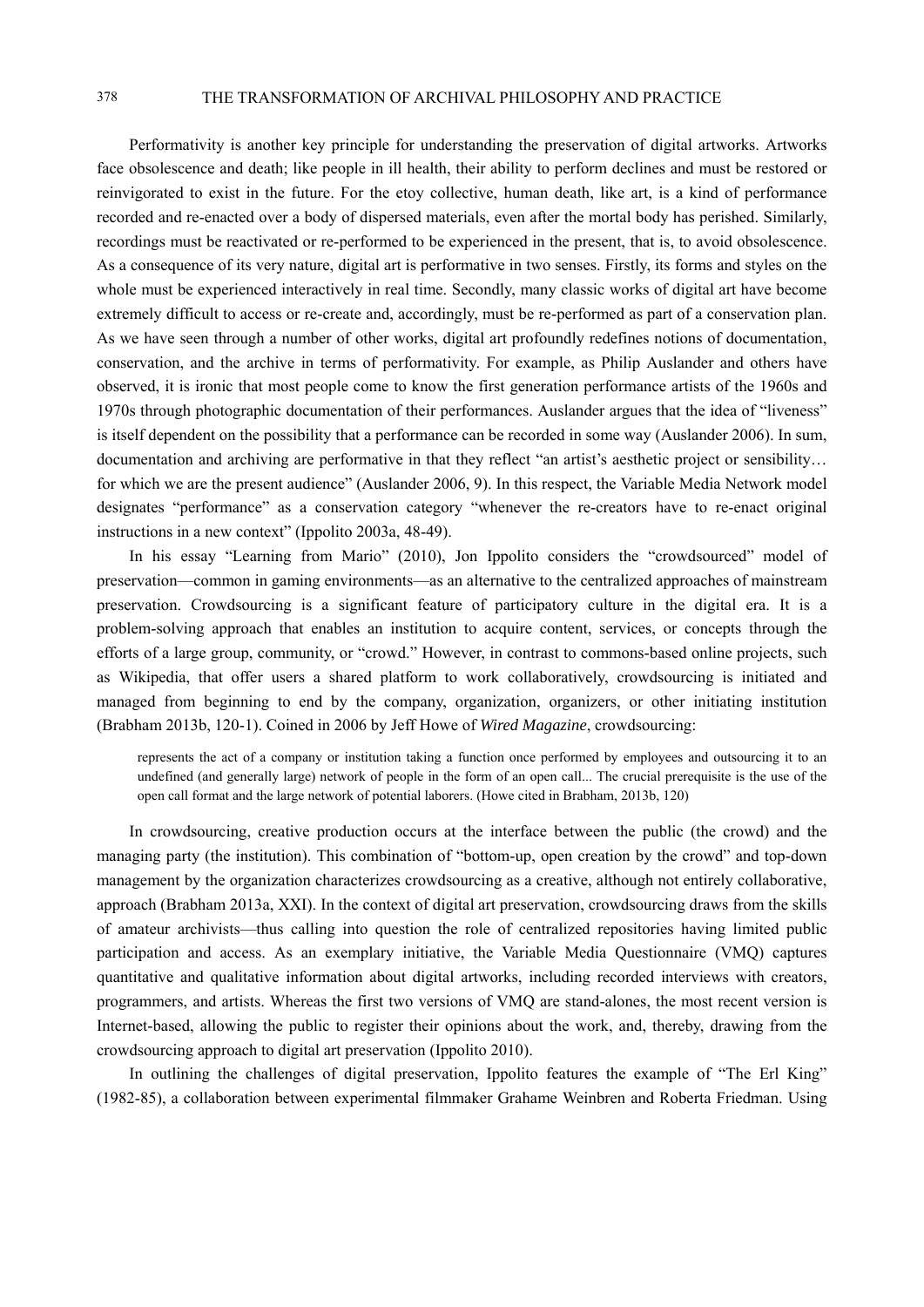multimedia features that invited participants to interrupt the production at any time, "The Erl King" was one of the first works of interactive video art or "narrative cinema" of the 1980s. It was based on two major texts: Johann Wolfgang von Goethe's poem "Der Erlkönig" (1782) and a dream analyzed by Austrian psychoanalyst Sigmund Freud (1856-1939). The technological components of the project included PASCAL code that integrated information from a SMC-70 computer, a custom built video switcher and three laser disc players. The PASCAL controlled the loading of graphics, text, video, and audio files. In 2003, Ippolito and Guggenheim curator John Hanhardt proposed "The Erl King" as a pilot study of media art preservation using the Variable Media Network (VMN) model. The work's hardware was 20 years old at the time. As a result, the conservators chose "emulation" in which a newer computer impersonated the original, allowing the execution of the source code and reproduction of the intended user experience, including the periods of lag or delay during which different components communicated. In general, emulation entails the replacement of outmoded or multi-component hardware through programming. Weinbren and Friedman worked with a VMN software engineer to develop a new platform for the code on a single computer using Java programming language. The platform mimiced the video switcher, the graphics cache, and laser disc players to guarantee the correct timing and sequencing of the work as set out by the artists. The emulation process required programming in delay, such as disc search time, to imitate the user experience of the original work based on new technologies of the 1980s (Weinbren, n.d.).

"The Erl King" is evidence of how digital arts preservation requires a variety of living, dead, and mechanical actants. For Vivian van Saaze, "continuous intervention" should be the core principle pursued by museums and other conservators to preserve new media works, those that defy the notion of art as material objects only. Following the actor-network theory (ANT) of French philosopher Bruno Latour and others, van Saaze identifies a "collective of actants" involved in the conservation of ephemeral works. Digital art conservation requires the dynamic interplay of actants: "materials, humans, spaces, spatial arrangements, procedures, and protocols" (Van Saaze 2009, 21). Human and non-human actants also include the building, its administration, technicians, curator, conservator, director, and artist. The acceptance of notions of "change, intervention, and production" in arts conservation contrasts starkly to the "hands-off or minimalist intervention approach of traditional conservation ethics" (Van Saaze 2009, 21). In order for conservation practices to accommodate digital works, change should be linked to productivity and potentiality rather than loss or damage. Indeed, traditional conservation discourses assume the fixed identity of the artwork—as an entity that must be controlled physically and conceptually in order for conservation to succeed. However, the restoration of a work back to its original state does not need to be the guiding ethic in all cases; works such as Napier's *net.flag* exist only in relation to change. The context of a digital artwork is complex and consists of "tacit knowledge"—sensory and conceptual information, including artistic purpose, sociocultural meanings, and the practices involved in re-creating the work (MacDonald 2009, 61).

The final, core theoretical and ethical issue surrounding the preservation of digital artworks addressed in this paper is "acceptable loss" (Harvey 2012, 76). As the literature of digital heritage shows, what is considered acceptable loss varies considerably and depends on creators, conservators, technicians, and users. Theorists of digital archiving agree that loss of content and functionality is unavoidable and that acceptable loss should generally be factored into conservation strategies. However, a 2003 joint report on digital archiving and preservation by the U.S. National Science Foundation and the E.U.-based DELOS Network of Excellence on Digital Libraries asks: "How can we measure what loss is acceptable? What tools can be developed to inform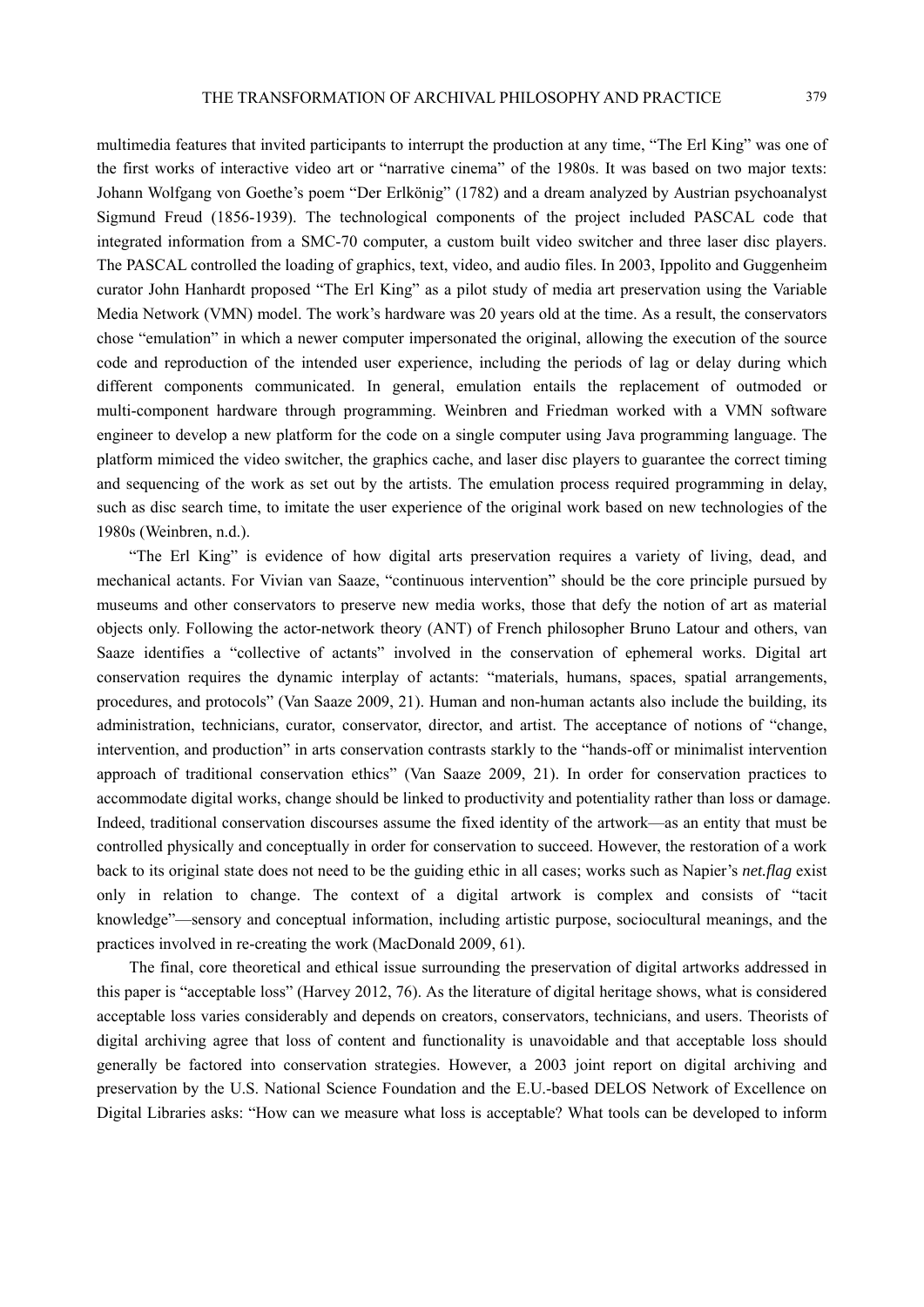future users about the relationship between the original digital entity (artwork) and what they (users, viewers, participants) receive in response to a query" (Harvey 2012, 76). Moreover, according to the UNESCO *Guidelines for the Preservation of Digital Heritage* (2003), there are two major axioms of digital preservation, the first of which definitively rules out access as acceptable loss: "digital materials cannot be said to be preserved if access is lost" and "digital preservation must address threats to all layers of the digital object—physical, logical, conceptual, and essential" (UNESCO 2003, 21).

Digital art further redefines traditional conservation paradigms by accepting transformation, degradation, and, in some instances, loss. Regarded as negative attributes of conservation in the context of the most traditional and object-oriented artworks (paintings, sculptures, furniture), transformation and degradation are often acknowledged by digital artists or even incorporated into digital works (Bosma 2011, 171). However, excessive loss can permanently alter the original vision of the creator. Areas of acceptable loss can include the physical deterioration of the work itself, the decline of the media used to record the work, the obsolescence of technologies originally employed to execute or access the artwork, or the loss of information that contextualizes the intentions of the artist (Bosma 2011, 171). To avoid the distortion of the project and ensure an ethical conservation plan, acceptable loss needs to be delineated clearly in relation to digital artworks because many of these works rely on original conceptual aims (Stringari 2003). In particular, loss can occur when restoration or re-creation is based solely on what is documented about the work, to the exclusion of unknown, undocumented, or disregarded tacit knowledge about the work. As with digital arts conservation generally, the management of acceptable loss is the most optimal in dialogue with the artist and conservators, helping to safeguard the conservation process from misinterpretation and the "loss" elements of the work from misidentification. Indeed, one of the goals of the Variable Media Network (VMN) is to identify the acceptable range of loss through documented interactions among artists, technicians, audience members, and conservators.

### **3. Scoring the Work: Digital Arts Preservation Through Notation Systems**

The previous section outlined the principal theoretical issues affecting the preservation of digital artworks. This section examines key initiatives in the history of digital and media arts preservation, most notably the Capturing Unstable Media Conceptual Model (CMCM) (2003), the Documentation and Conservation of the Media Arts Heritage (DOCAM) (2005), the Media Arts Notation System (MANS) (2007), and the Performance Art Documentation Structure (PADS) (2008). The purpose of this section is to provide an overview of the history of notation systems in the preservation of digital artworks. Appearing after the year 2000, these four systems operate according to notation systems that generate a "score" of the work through the use of descriptive metadata. Curator Richard Rinehart (2004b, 3) defines a score as "the clearest type of description that compiles formalized (systematic) discrete elements into documents that aid in the re-performance or re-creation of works of art." The section includes a case study on the Variable Media Network (VMN), featured because its principles form the basis of other notation systems for preserving digital artworks. The section concludes with a case study featuring UbuWeb as the repository of avant-garde art and applying the concept of the "gift economy" to free online archives. The preservation of digital art through scoring systems and open-access repositories is moreover a matter of digital heritage protection necessitating the collaborative efforts of a number of parties. As Josephine Bosma (2011, 173) argues, the preservation of digital art demands "structural changes" within and between organizations to make possible extended collaborations with external partners in the long-term interest of artworks.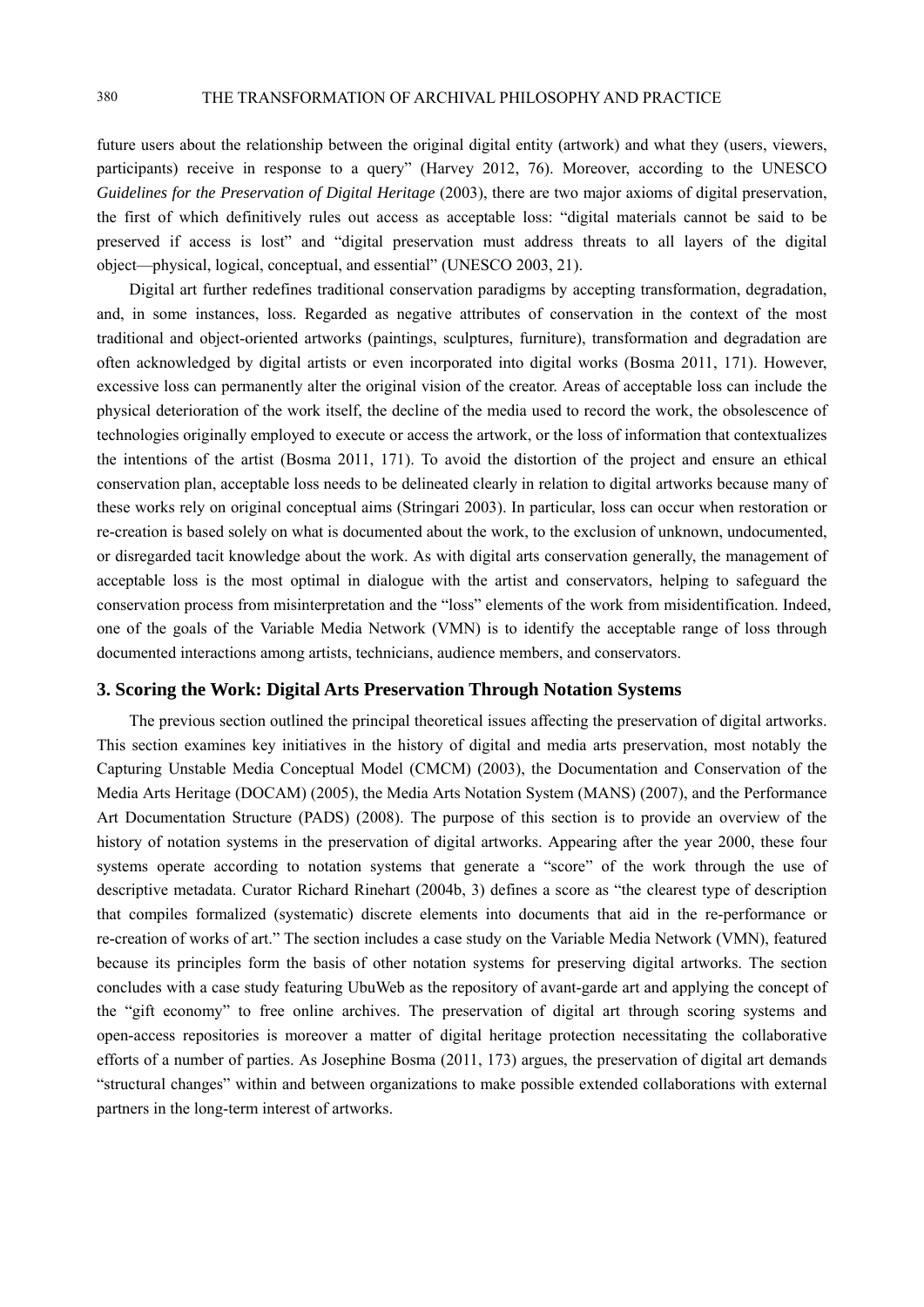One of the first digital arts preservation strategies was the Capturing Unstable Media Conceptual Model (CMCM) (2003), developed at the V2\_Organisation, an interdisciplinary centre for art and media technology in Rotterdam, in Netherlands (Fauconnier & Frommé 2004). The central aims of the initiative were archival interoperability and the development of an "ontology" that could be used to describe relationships between the facets of an electronic or unstable media artwork. The CMCM recognized the challenges of determining the original state of an artwork and, therefore, sought to document processes, contexts, materials, practices, collaborations, and user interactions. Archival interoperability allowed individual institutions to input data on specific artworks, assembling a broader snapshot of the perspectives of external curators, critics, and conservators. An ontology resulted from a focus on considering processes instead of artworks as fixed entities and the attendant shift from object-oriented models of art preservation to process-oriented approaches. The CMCM documentation methodology recorded various interactions among software, hardware, and networks through the creation of metadata and the use of interviews about user exchanges, user numbers, intensities of interactions among users, physical contexts, and sensory modes.

The DOCAM Research Alliance was founded in Montreal in 2005 by the Daniel Langlois Foundation for Art, Science, and Technology. DOCAM (Documentation and Conservation of the Media Arts Heritage) develops and implements models for digital arts preservation through the ethos of heritage protection. Most significantly, the DOCAM framework involves documentation throughout an artwork's lifecycle, building in crucial preservation strategies from the inception of the work. DOCAM conservators record the perspectives of contributors, generating a graphic representation of the relationships between items of documentation and producers, as well as the phases, iterations, and components of the work (Daniel Langlois Foundation, 2013). The framework builds a hierarchical description, ensuring the completeness of documents, agents, and sources, and safeguarding the distinctive nature of digital artworks through a lifecycle approach. An artwork's lifecycle spans creation, dissemination, critical reception, and custody—the latter phrase including aspects of cataloguing, curating, and conserving. The hierarchical scheme is used by music cataloguing systems (such as the Functional Requirements for Bibliographic Records or FRBR) and distinguishes among the terms "work," "expression," "manifestation," and "item." "Work" is "a distinct intellectual or artistic creation;" "expression" is "the intellectual or artistic realization of the work;" "manifestation" is "the physical embodiment of an expression of a work;" and "item" is "an exemplar of a manifestation" (Iseminger 2012, 46). The documentation process begins with artists and collaborators, then broadens to include conservators, curators, and critics. It includes the installation, preservation, and restoration of the works based on the belief that, in many cases, documentation survives the original work and its creator. Documentation comprises a range of material such as 3D animation files, acquisition reports, bibliographies, copyright agreements, critical essays, exhibition leaflets, screen captures, and technical booklets. The DOCAM framework reflects three attributes of digital artworks: (a) they demonstrate a basis in technology through the use of devices that are often developed or modified by the artist; (b) they produce a range of effects related to light, sound, movement, and other behaviours; and (c) they are variable over time, especially as we have seen with participatory Internet-based works such as Napier's *net.flag*.

Initially developed by curator and theorist Jon Ippolito, the Variable Media Questionnaire (VMQ) (2000) is the forerunner of the DOCAM, PADS (Performance Art Documentation Structure), and MANS (Media Arts Notation System) frameworks. The VMQ evolves out of the broader efforts of Variable Media Network (VMN), an initiative of the forging the future consortium on digital curation. More specifically, the VMQ emerges from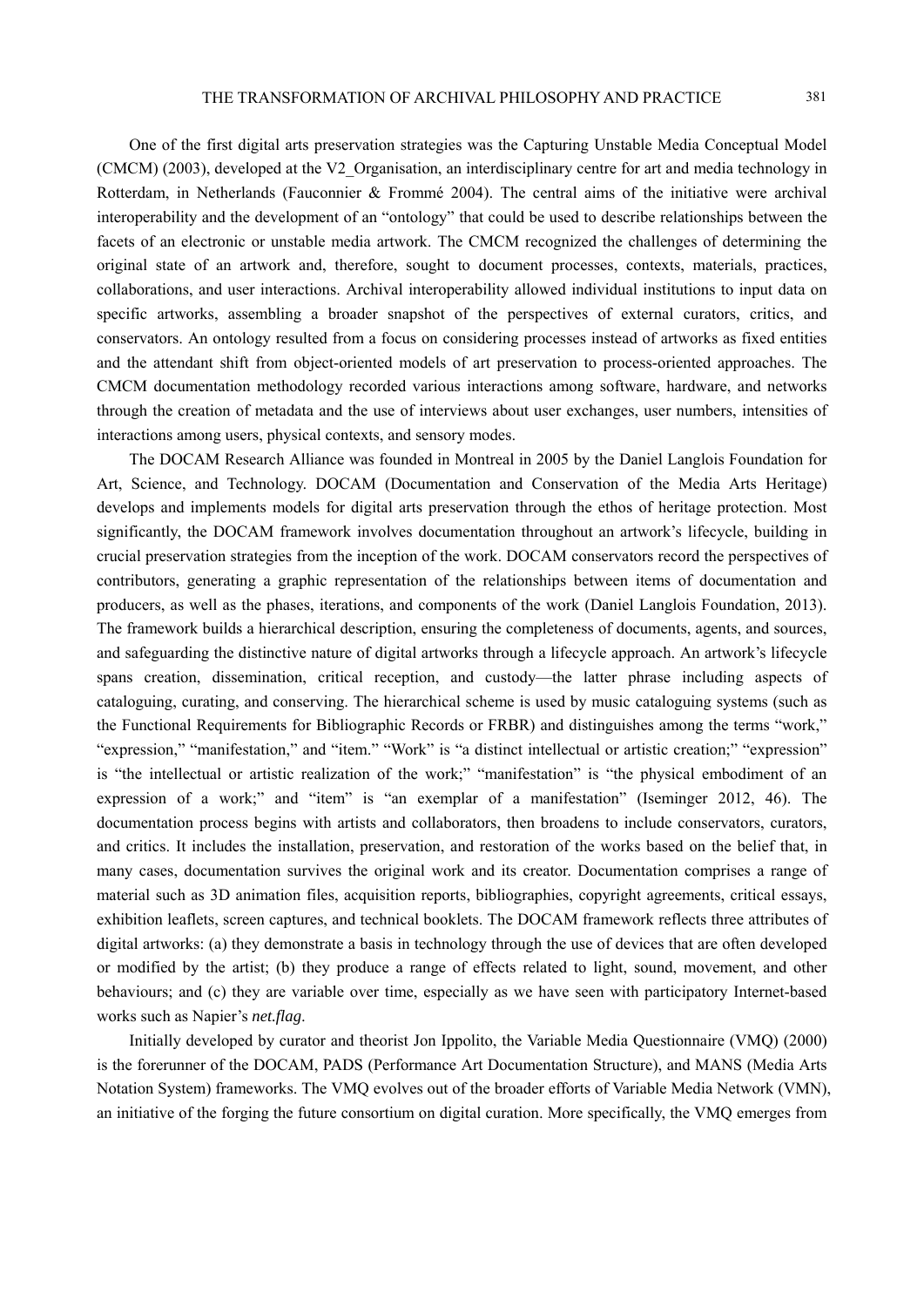the Guggenheim Museum's preservation of video and conceptual art (Wands 2006, 206-7). There are now the first, second, and third generation questionnaires, designed by Ippolito at the Guggenheim Museum (2000), curator Alain Depocas at the Langlois Foundation (2003), and programmer John Bell at the Still Water research centre at the University of Maine (USA) (2010), respectively. The VMQ allows creators and users to develop guidelines for "translating their works into new media once the original medium has expired" (Forging the Future, n.d.). Creators identify the most appropriate method for translating their works, including storage, emulation, migration or reinterpretation, or, in Bruce Wands' analogous terms, documentation, emulation, migration, and recreation (Wands 2006, 206). The VMQ requests that creators—rather than archivists, critics, or new media experts—outline the mechanical components and conceptual dimensions of a work that are essential to preserving or recreating it. The Variable Media Network requires that decisions concerning the preservation of unstable artworks be made when the work is acquired by a holder (Stringari 2003). The VMQ produces a narrative of the life of a work, relying "on the sharing of stories and individual experiences told by artists and related participants in the creation, exhibition, and collection of art" (Hanhardt 2003, 8). The narrative also serves as a "score or documentation form for unstable works of art" (Bosma 2011, 171). Notation systems, such as the VMQ, describe the work and provide the basis for its recreation or re-enactment.

Ippolito's essay "Accommodating the Unpredictable" (2003) outlines the philosophy and approach of the VMQ shortly after the second version is released. Building on the knowledge artists have about their works, "the variable-media approach asks creators to play the central role in deciding how their work should evolve over time, with archivists and technicians offering choices rather than prescribing them" (Ippolito 2003a). On a case-by-case basis, the VMQ identifies "behaviours" or "medium-independent, mutually-compatible descriptions of each artwork," documenting crucial factors such as installation space, lighting requirements, and the ratio of elements (sound, wind, visual features). In VMQ terms, "performance" refers to the re-creation or re-enactment of the work in a new setting using the work-specific protocols developed by the VMQ in conversation with the artist. "Reinterpretation" is a major strategy used in the VMQ to address the technological obsolescence of the work's hardware or software components. The VMQ uses the following categories to describe works: reproduced, duplicated, interactive, encoded, and networked.

"Reproduced" refers to the work that diminishes in quality when copied to a medium such as video and audio. Duplicated works can be replicated identically through programming, such as Java applets or event-based sequences, evident in Felix Gonzalez-Torres's *Untitled (Public Opinion)* (1991) in which a massive spillage of candy occupies the floor space. Napier's *net.flag* falls into this category and the next two. Interactive works require that the artist decides whether traces of previous participants or visitors should be erased or preserved in future incarnations of the work. Encoded artworks involve programming and are accessed through networks. Weinbren's "The Erl King," discussed in the previous section, is an example of an interactive video and networked digital creation. Furthermore, the VMQ defines the "migration" of an artwork as the upgrading of its medium to a current standard. VMQ3 allows artists to compare the perspectives on their works presented by curators, conservators, technicians, and artist assistants (see the next section for a brief discussion of the latest version). Based on the VMQ, conservators Caitlin Jones and Lizzie Muller use four processes to document media art: artist interviews, audience interviews, data structure scoring, and access points identification (Jones & Muller 2008).

Extending the VMQ model, other digital art preservation strategies make use of notation systems for scoring. Established by American curator and digital artist Richard Rinehart, the Media Arts Notation System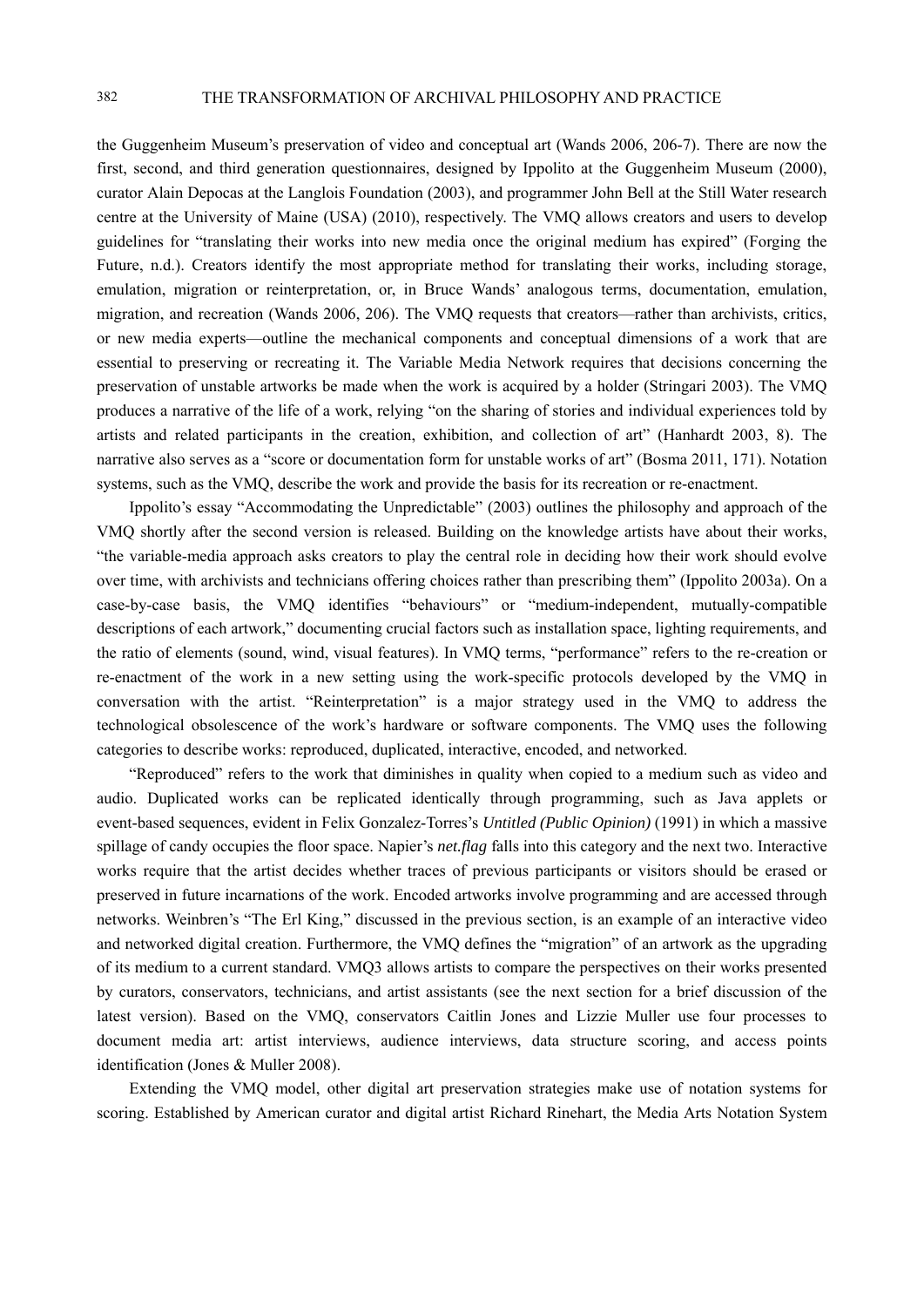(MANS) is a conceptual framework for preserving digital and related media works (Rinehart 2007). The MANS is one of the first formal notation systems for preserving digital art. Rinehart's approach to preservation responds to the "ephemeral, documentary, technical, and multi-part nature" of digital creations, as well as their "performative," "behavior-centric," and "variable" qualities (Rinehart 2007, 181). Just as a musical composition can be "re-created" across a variety of instruments while still being recognized as the original, digital art is comparably variable. In Rinehart's system, the structure of an artwork is preserved and re-created through the use of a score (Bosma 2011, 172). The score preserves the interrelationships between the work as a whole and its technical components. The process takes into account the relationships between creators and users, instances of distributed authorship and the nuances of open-ended digital arts projects (Rinehart 2007, 185). MANS notation captures enough detail to result in a record of the artwork in conjunction with relevant descriptive metadata. Moreover, the model implements tags or what are referred to as "behaviours," are developed by the Variable Media Network. These include works that are "contained" (no additional infrastructure required), "installed" (specific to spaces, sites, or placements), "performed" (process-oriented); "reproduced" (involving a loss of quality when recorded), "duplicated" (in which the copy and the original are indistinguishable), "encoded" (requiring the interpretation of computer code), and "networked" (present in more than one physical location) (Rinehart 2004a, 2-3).

Developed by curator Paul Clarke, the Performance Art Documentation Structure (PADS) is a similar notation system designed to record the components of a performance work—including, for example, audiovisual material, interviews, and objects (Gray 2008). The PADS model presents a notation system of value to performance art researchers and which characterizes the relationships between components of a work. In addition to capturing technical information, PADS records the parties involved in identifying an artwork's constituent parts—creators, users, curators, conservators, or audience members. The process foregrounds the importance of interviews with artists, curators, technicians, audience members, and archive users in formulating a score. The PADS draws extensively from the Variable Media Network model, while addressing the specific challenges of performance art preservation. Like the VMN and Rinehart's MANS, the PADS model avoids categorizing works by media type (for example, painting or sculpture) and instead applies behavioural tags, such as those mentioned above. An "interoperable" system results from the use of common metadata usage. The MPEG-21 metadata framework (explored technically in the next section of this paper) allows the distribution of performance art scores between archives.

The first work selected to receive a PADS scoring is "I Never Done Enough Weird Stuff" (1996) by British performance, installation, and video artist Richard Layzell. The scoring begins with a series of interviews with Layzell from the perspectives of curator (focused on context and influences) and conservator (highlighting the specifics of the work). The process identifies the key elements as objects, garments, roles, space, location, audiovisuals, electronics, and gestures. For example, the score, as it appears on the STARS (Semantic Tools for Screen Arts Research) archive, lists "torch" as one of the component objects. An interview with the artist reveals the provenance of the object data: "Richard's torch was a small, black Maglite, a novel item at the time as the brand was largely unknown in the UK. It was used in several performances as an "antidote" to theatrical lighting... It is hidden in Richard's inside pocket for much of the performance" (STARS, 2013).

Founded in 1996 by American poet Kenneth Goldsmith (b. 1961), UbuWeb (www.ubuweb.com) is a volunteer-based and curated collection of "avant-garde" artworks, including sound art, visual works, film, and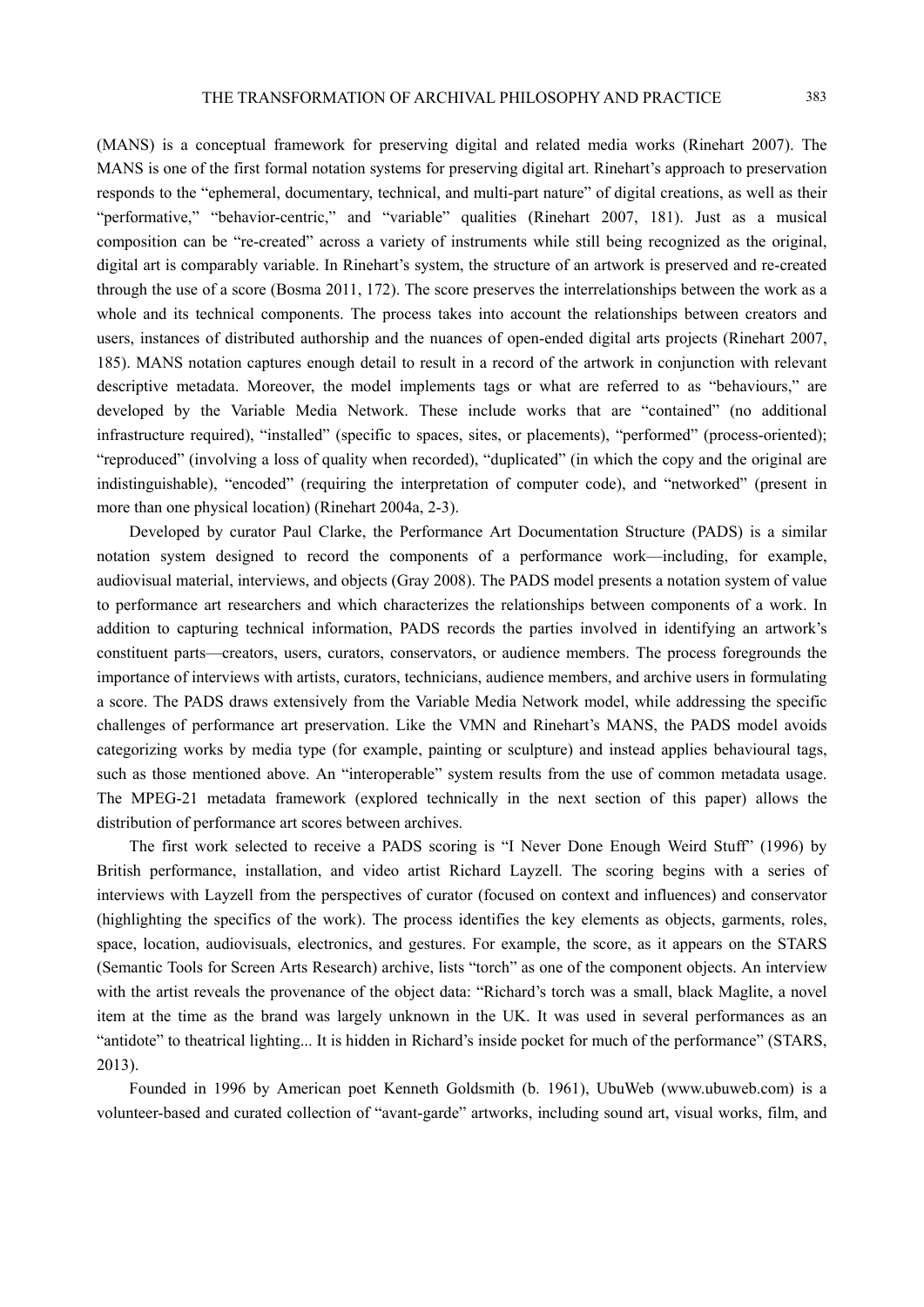poetry. Particularly focusing on obscure, out-of-print, and small-run works, the archive is replete with "the detritus and ephemera of great artists" (Goldsmith 2011b). Hosting over 7,500 artists and several thousand works, the digital archive has none of the embellishments of most websites—even non-commercial ones. The interface is "flat" and "cool," avoiding any "illusionistic depth-of-space" (Goldsmith 2002, 2). UbuWeb uses no advertisement banners, institutional logos, or donation-soliciting icons; its server space and bandwidth are donated by universities, as Goldsmith points out. UbuWeb is known for uploading sound and video files without seeking the permission of authors in an inversion of copyright protocol. This maverick approach to digital archiving has produced surprisingly affirmative responses:

UbuWeb posts much of its content without permission; we rip full-length CDs into sound files; we scan as many books as we can get our hands on; we post essays as fast as we can OCR them. And not once have we been issued a cease and desist order. Instead, we receive glowing e-mails from artists, publishers, and record labels finding their work on UbuWeb. (Goldsmith 2001)

In the mid-1990s, UbuWeb began with an emphasis on what was known variously as "concrete," "visual," or "shape poetry." Concrete poetry used the arrangement of words visually on the page or screen to create an effect and convey meaning. Another early UbuWeb interest included "found street poems," that is, "poems" in the form of street signs, advertisements, posters, and graffiti. With the emergence of streaming audio technologies, UbuWeb later expanded its ambit to include sound poetry—created and performed through a combination of literary and musical techniques. When MP3s became available and bandwidth limits increased, UbuWeb began adding video artworks to its collection, becoming an ever-increasing "repository for the "avant-garde" (Goldsmith 2011b). The archive now houses over 2,500 full-length streaming and downloadable films and videos. Additionally, in 2005, UbuWeb acquired "The 365 Days Project"—a collection of rare audio works, including tracks by the Russian-American conductor and composer Nicolas Slonimsky (1894-1995). The archive has broadened to include "ethnopoetic" audio works, including recordings of Inuit throat singing, as well as ethnopoetic visual poetry, such as native American song pictures. Ubu Editions is an open-access collection of PDFs on literature and poetry.

UbuWeb begins as a poetry community with the common intention of revitalizing concrete poetry in the public domain. The project exemplifies the notion of a web-based "gift economy" through radical approaches to distribution and access. Moreover, the term "nude media" describes the liberation of a digital file from its original context, including the UbuWeb platform itself, through peer-to-peer sharing systems (Goldsmith 2002, 4-5). Emancipated from the authority of the source or host, nude media create new networks of meaning. UbuWeb situates its archive of nude media squarely within a digital gift economy. In contrast to a commodity exchange or capitalistic model, a gift economy involves exchanges of goods, services, and intellectual property, with reciprocity (rather than money) expected. Whereas a commodity market ascribes power to those with the most capital, a gift-based market recognizes the act of giving as a value that ensures social cohesion and cultural longevity (Hyde 1999). Early anthropological research into gift economies focuses on the exchange networks of Native American and Canadian peoples. New media theorists have used the term to signify the capital-free economies that underpin knowledge-exchange in the information age (for an example, see Creative Commons licensing). The longevity of UbuWeb is, in part, made possible through an ethic of gifting its variable media acquisitions. For example, the Andy Warhol Audio Archive contains interviews with the artist from between 1965 and 1987, as well as audio recordings of contemporary Canadian filmmaker David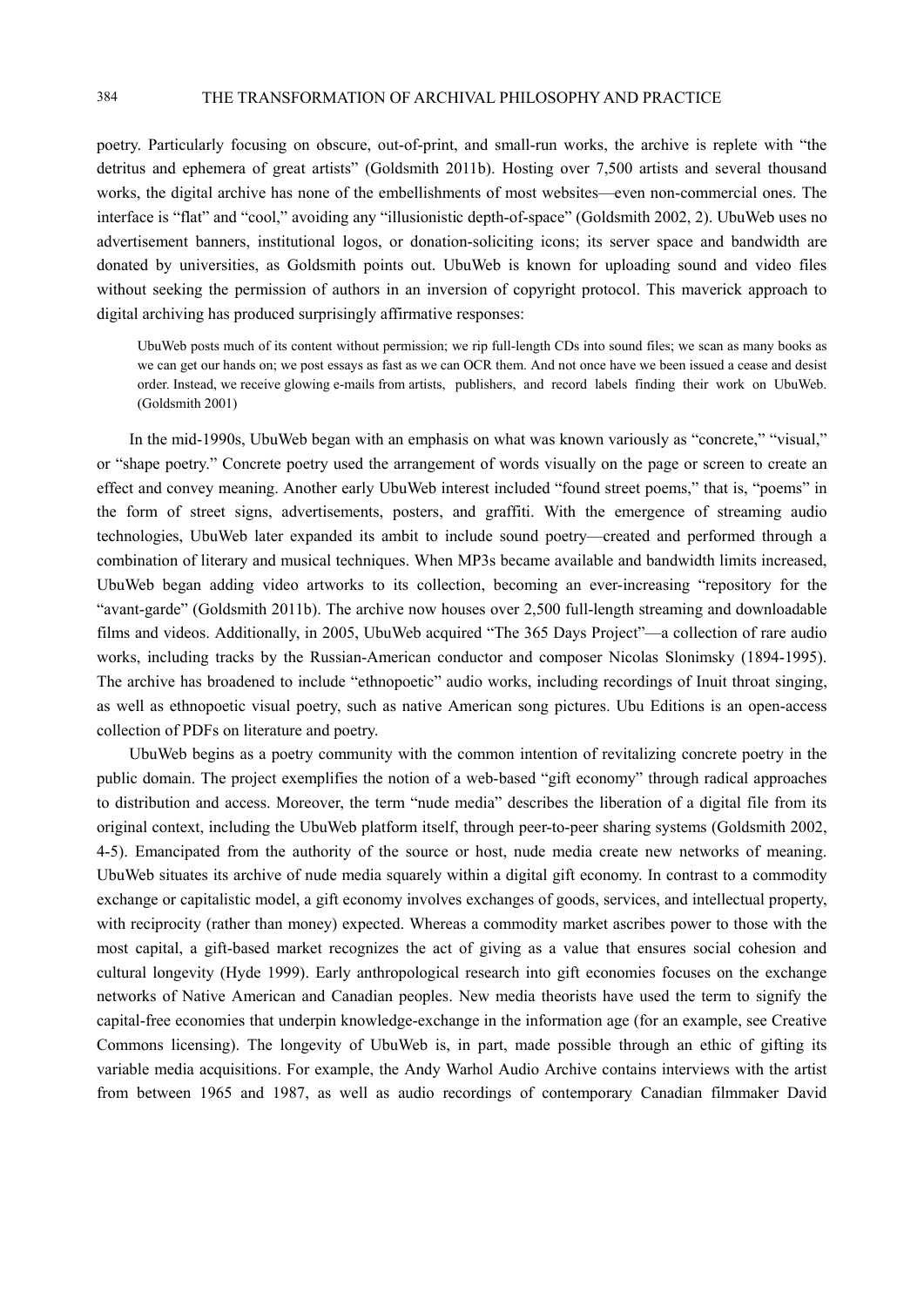Cronenberg reflecting on Warhol's evolution as an artist.

#### **4. Towards Archival Interoperability: Arts Preservation and Technology**

The previous section outlined the principal scoring systems for digital arts preservation, beginning with the Variable Media Questionnaire (VMQ) developed in the year 2000. Archival difficulties plague works of digital and media art. For instance, tape degradation will impact works of video art and failure to use archival quality paper and compromise the longevity of digital photographs. Bruce Wands describes three technological factors to consider in the preservation of digital artworks: data storage, bandwidth, and interactivity (Wands 2006, 33). In terms of the former factor, Mark Napier's *net.flag* demonstrates that many digital artworks are lost when user interactivity diminishes or access becomes constrained by technological obsolescence. Additionally, as the original media become degraded or simply outdated, the dual processes of documentation and preservation are ever more pressing. The truth is that forms of documentation can exist long after the work has been lost (Wands 2006, 33). Images of Internet artworks, critical commentaries about installations, or artist interviews about performative pieces are the strands of documentation coalesced by notation systems.

To a certain extent, the evolution of higher quality digital formats and increased bandwidth will continue to support data delivery, storage, and, ultimately, arts preservation. Moreover, technological development, including high-definition video and multichannel audio, will contribute to preservation efforts by increasing the capacity and efficiency of media. In addition, high-speed computer infrastructure—such as National Lambda Rail (NLR) in the US—will enhance the production and transmission of audiovisual works (Cisco Systems 2008). However, these technological strides alone will not ensure the future of the digital arts. In this respect, the continued refinement of notation systems is fundamental. Returning to the realities of "technological obsolescence," this section deepens our focus on key technologies and technical issues negotiated by digital arts conservators. Specifically, we explore the concept of interoperability as an approach used by digital archivists to ensure the long-term viability of artworks through extended collaboration between repositories and institutions. How is archival interoperability achieved through the technologies of metaservers, MPEG-21, and XML? Metaservers, the MPEG-21 metadata framework, and markup languages have been central to the interoperability of the VMQ, MANS, and PADS notation systems.

Firstly, the use of metaservers distributes digital arts preservation across different platforms. Building a more complete picture of the work, metaservers also heighten the accessibility of archival data, so information about digital artworks is not isolated from other networks or databases. Secondly, the MPEG-21 standard enhances multimedia access between artists and consumers across different networked platforms. Thirdly, markup languages, such as XML, are employed to establish relationships between the components of an artwork. These languages also support user participation while making possible the recording of the human and nonhuman components of a work so it can be re-created or re-performed (MacDonald 2009, 63). In this section, we conclude by returning to the new role of art museums and galleries in digital arts preservation. Indeed, digital arts practices have transformed museums into places of creation, documentation, technical innovation, and preservation with conservators and curators working cooperatively with artists, programmers, and technicians (MacDonald 2009, 62).

Interoperability is the state of effective and integrated information exchange. In addition to archival interoperability, there are other forms, including technical, semantic, political, community, legal, and international (Pelizzari 2012, 38). Interoperability realized through the use of a metaserver is a pivotal practice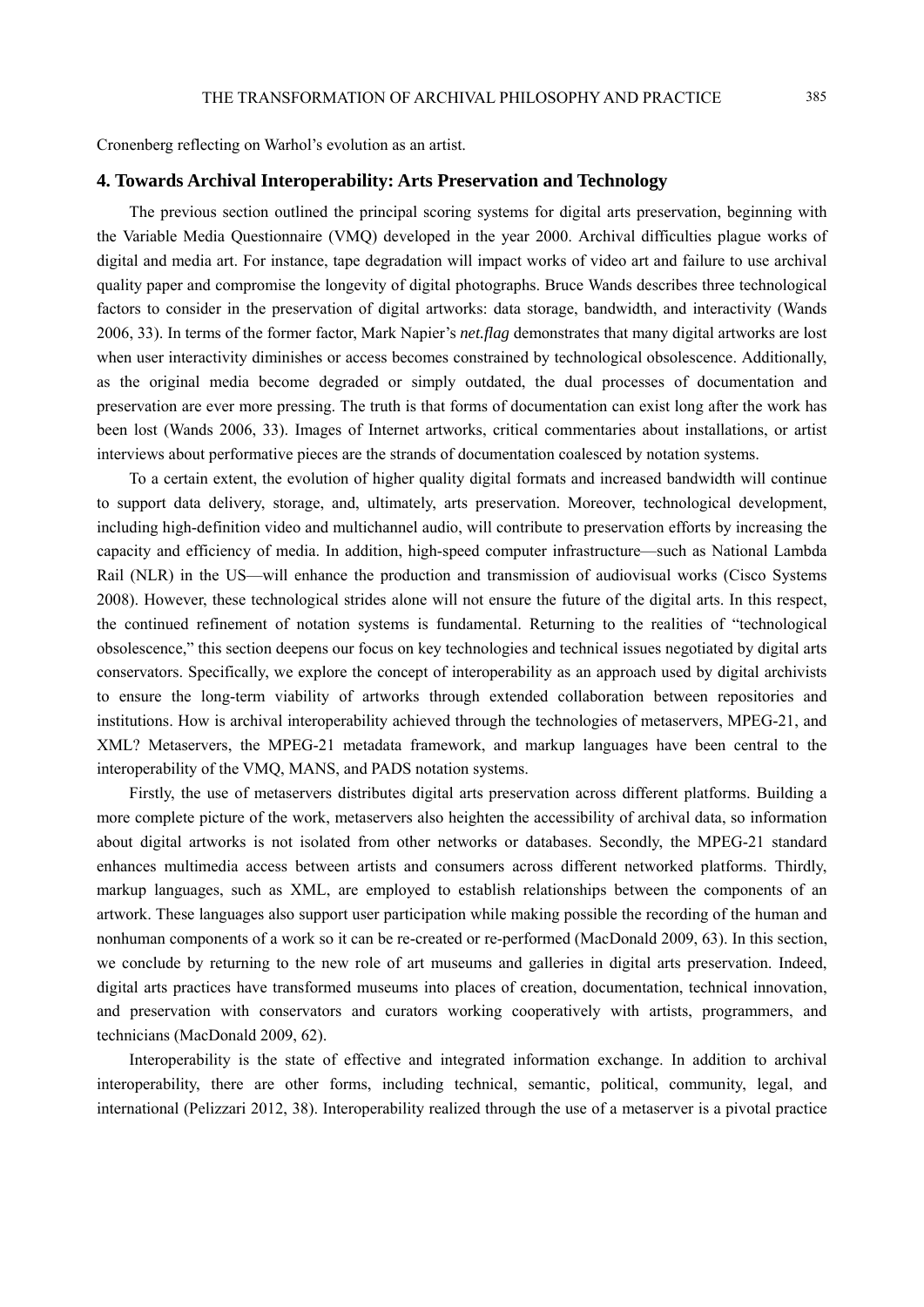to the archival initiatives of the Variable Media Network (VMN).The second version of the Variable Media Questionnaire (VMQ2) offers partial flexibility, especially regarding the different components of a work that requires a unique, though interrelated, preservation plan. In contrast, the third version (VMQ3) (2010), designed by computer programmer John Bell, foregrounds flexibility by focusing on the relationships between parts of a work and manifests a higher level of interoperability. Bell's version is notable for its use of a metaserver, allowing communication about the artwork to transpire between different systems and platforms. By uploading data to the metaserver, the third iteration of the questionnaire links the VMQ architecture to external schemes, such as The Pool. Developed by Jon Ippolito, Joline Blais, and the Still Water Lab, "The Pool" is an online database for documenting the evolution of Internet artworks through different stages—specifically "intent," "approach," and "release." "The Pool" includes descriptions and reviews of projects, as well as the relationships between projects in the database (Paul 2008, 174).

In order to foster interoperability, Bell deployed object-oriented programming (OOP) in which concepts are schematized as objects with attributes denoted in data fields. Additionally, VMQ3 makes use of open code programming, such as the open-source database management system MySQL and the programming languages PHP (Hypertext Preprocessor), HTML (HyperText Markup Language), CSS (Cascading Style Sheets), and JS (JavaScript) (Bell 2010). The metaserver searches for an artist's name and generates an identification list. It then returns a full record of all metadata related to the identification including titles of works, media, and links to different forms of documentation. In this way, a metaserver operates as a data repository tracing the relationships within and between artworks. The metaserver offers a place of convergence between online databases, such as "The Pool" and any other information system accessible via the API (Application Programming Interface). Thus, the aim of preserving digital artworks by carefully delineating their changes is enhanced through the principle of interoperability in which the documentation performed by dispersed institutions can be integrated.

In 1999, the concept of the MPEG-21 standard or the MPEG-21 Multimedia Framework emerges within the MPEG community in an effort to develop approaches to intellectual property management in digital environments (Cox, Tadic, & Mulder 2006). Becoming a standard in 2003, MPEG-21 allows digital items to be declared and modified. Interoperability is one of the principal goals of the standard. MPEG-21 increases the exchange of multimedia resources among creators, users, and providers across an array of networked devices. The development of the MPEG-21, in part, signifies the blurring of the border line between private individuals (users) and production companies (creators). The standard makes intelligent use of metadata to establish an environment for content exchange. Different domains of MPEG-21 metadata include production details, descriptions of the interactions between users and the content, descriptions of content exchange and optimization, and guidelines specifying the legal use of the material (Cox et al., 2006, 48). The main concept behind the framework is the "digital item" (defined as any single multimedia file or a group of such files). The promotion of user interaction with the digital item is accomplished through direct distribution, modification, or consumption. The basis for transactions is a "digital item declaration," which defines and describes content using metadata about the owner, the media, and the parameters of its use according to copyright.

In addition to the MPEG-21 standard, markup languages, such as XML, are also essential to archival interoperability. Extensible Markup Language (XML) is used to exchange data across networks, create data sets for exchange across mismatched systems, and enable data translation from one format to another. XML simplifies the process of data exchange between two or more applications—a core function for platform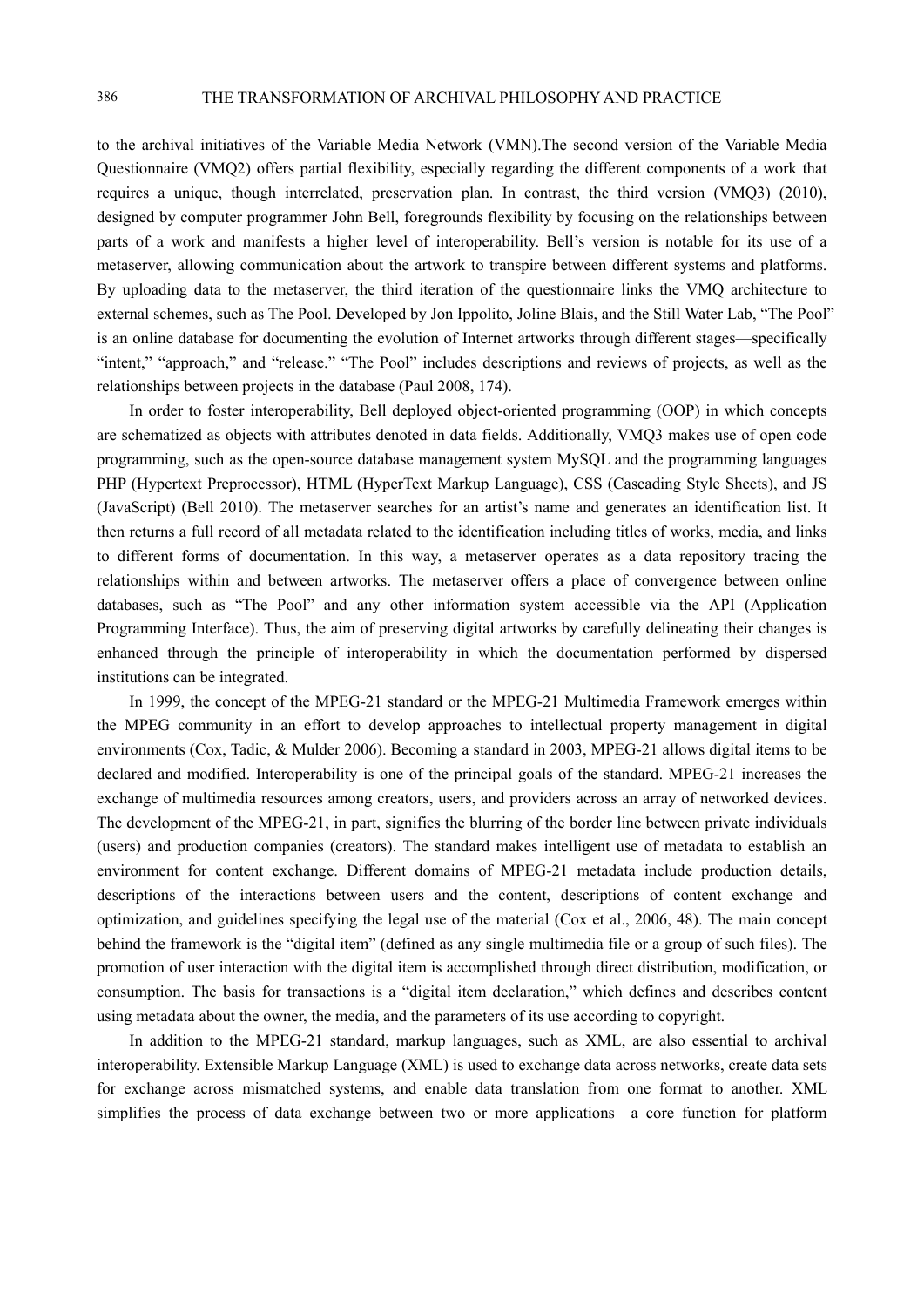interoperability (Kahate 2009, 5). For instance, the Media Arts Notation System (MANS) uses a form of XML known as Digital Item Declaration Language (DIDL). This language allows the creation of more detailed descriptions about digital objects. Specifically, DIDL enables the pronouncement of a digital item through the specification of its metadata and the relationships between its metadata and other artworks (Salomoni & Mirri 2011, 28). The MANS produces a score of an artwork in three layers: the development of a conceptual model, the generation of a vocabulary to interpret the DIDL XML, and the production of a score as its top layer, resulting in a record of the artwork for future re-creation or re-performance.

Interoperable technologies have been indispensable to the digitization of artworks in library collections. While the technological landscape shifts perpetually and ephemeral artworks slip into disrepair or decline, libraries ensure digital heritage continuity between generations of users and artists (Bosma 2011, 177). Moreover, the archives of libraries act as repositories of data but, at the same time, offer content for subsequent creators (Bosma 2011, 178). The archiving of artworks at libraries and institutes using notation systems and other methods of preservation reminds us that a work of art is both "object and meme; it is an artist's work and a possible source of inspiration for other artists" (Bosma 2011, 178). Information theorist Prodromos Tsiavos recommends open-source frameworks for GLAMs, or galleries, libraries, archives, and museums (Tsiavos 2011). Commitment to an open-source ethos ensures interoperability between library archives and those of other cultural heritage institutions, such as museums and galleries. Founded in 2002 by curator Timothy Murray at Cornell University, the Rose Goldsen Archive of New Media Art is one of the first library-based archives of digital art. The archive preserves artworks based on CD, DVD, video, and the Internet, and includes a collection of catalogues, monographs, design catalogues, and other supporting materials.

Created by Janet Cohen, Keith Frank, and Jon Ippolito, "The Unreliable Archivist" (1998) is an example of an early Internet artwork that uses an established archive—äda'web—to critique the swiftly transforming role of the archivist in the digital era (see www.walkerart.org/collections/artworks/the-unreliable-archivist). Now preserved by the Walker Centre and originally designed for Netscape 4.07, the project begins as a response to the archiving of äda'web (1995-1998) by Benjamin Weil. "The Unreliable Archivist" interrogates the ethics of digital archiving through the use of a collection database-structured website that allows the user to disrupt or subvert the äda'web archive in unusual ways (Graham 2007, 102). For example, a user selects the style and layout of the website, and manipulates images taken from äda'web collection of new media art. The reconfiguration of the äda'web archive is executed according to the categories "language," "image," "style," and "layout." The user-determined metadata tags signal idiosyncratic departures from the usual archival categories: creator, title, date created, and medium. Some of the interactive features are just plain absurd (Graham 2010, 167-8). Texts, videos, and sound from äda'web are combined in unusual ways, allowing the user to "alter this archetypal äda'web page to suite [sic] your preferences" (Walker Art Center 9, 1998). Changing the category sliders gives the user the false appearance of choice.

Just how much should a collection change over time? What are the appropriate choices a user can make when participating in an artwork? What is the role of the conservator in the digital era? As a parody of the archival process, "The Unreliable Archivist" raises questions over how to preserve the dynamic and interactive qualities of many digital artworks. The work highlights some of the concerns of early new media archivists and queries the inherent limitations of archiving, particularly the condensing of complex projects into reductionistic metatags. Ippolito characterizes "The Unreliable Archivist" as "parasite art" that requires a host to feed on (Dietz 1999). The project maps metadata about äda'web, exploring the dynamics between a host and a parasite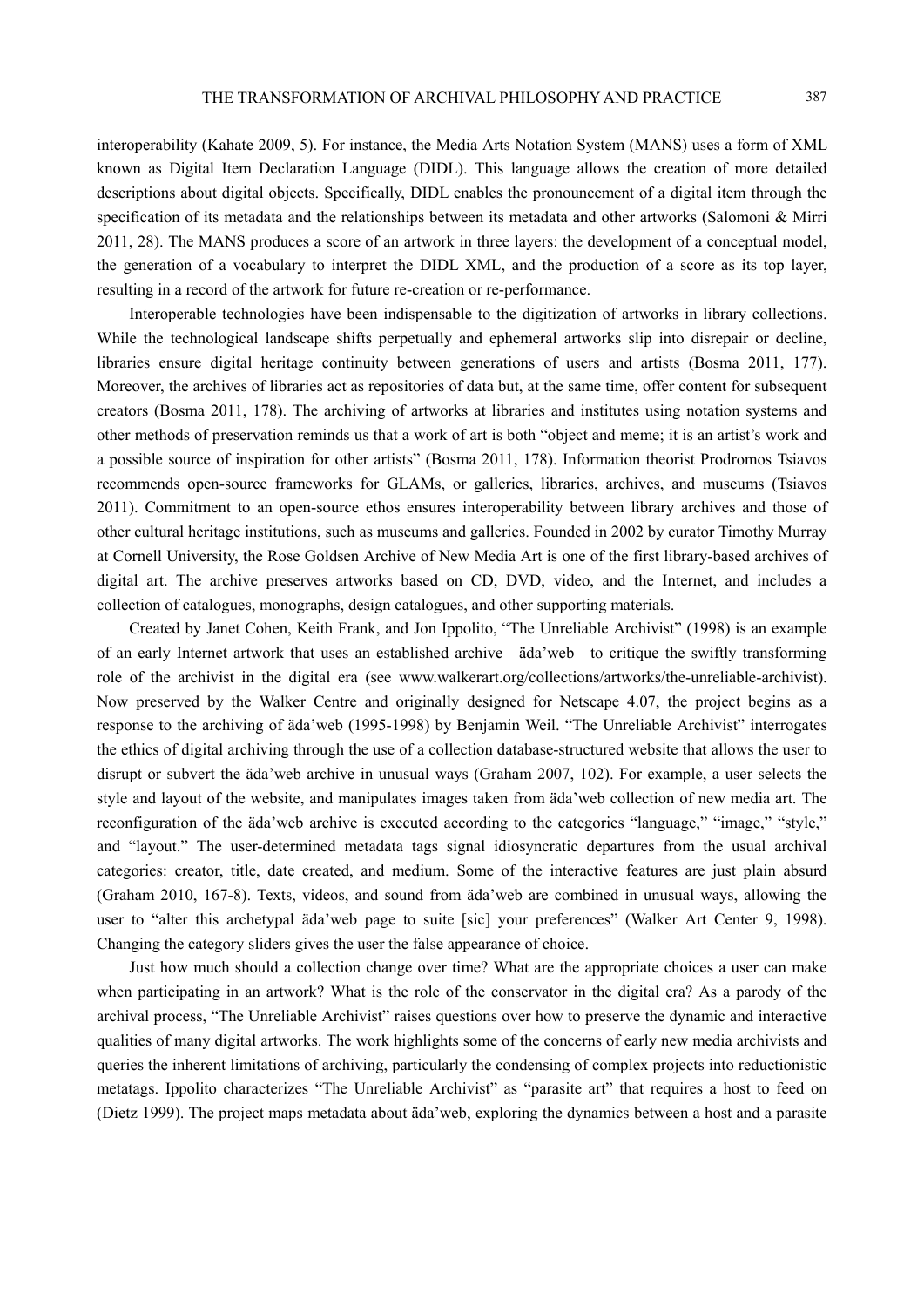in digital domains, specifically in terms of archival structure and content. Indeed, the discourse of interactivity can be utopian and misplaced. Access occurs at physical and conceptual levels with metadata providing a window into the intellectual mechanisms of an artwork. The archivist's role as the mediator of interactivity, metadata, and the ultimate fate of the artwork is one not to be taken lightly.

#### Works Cited

- Auslander, Philip. "The Performativity of Performance Documentation." *PAJ: A Journal of Performance and Art* 28.3 (2006): 1-10.
- Barber, John. "Digital Archiving and 'The New Screen.'" Randy Adams, Steve Gibson, and Stefan Arisona, eds. *Transdisciplinary Digital Art: Sound, Vision, and the New Screen.* Berlin: Springer, 2008. 110-9.
- Bell, John. "Archiving Experience: The Third Generation Variable Media Questionnaire." V1.1 Retrieved, 26 July, 2013. <http://thoughtmesh.net/publish/393.php>.
- Bosma, Josephine. *Nettitudes: Let's Talk Net Art*. Rotterdam and Amsterdam: Nai Publishers and Institute of Network Cultures, 2011.
- Brabham, Daren. *Crowdsourcing*. Cambridge: Massachusetts Institute of Technology, 2013a.
- Brabham, Daren. "Crowdsourcing: A Model for Leveraging Online Communities." Aaron Delwiche and Jennifer Jacobs Henderson, eds. *The Participatory Cultures Handbook.* Abingdon: Taylor and Francis, 2013b. 120-9.
- Cisco Systems. Case Study National LambdaRail Project. Casimer. DeCusatis, ed. *Handbook of Fiber Optic Data Communication: A Practical Guide to Optical Networking* 3 ed. Amsterdam: Elsevier, 2008. 399-402.
- Claypoole Ted, and Payton Theresa. *Protecting Your Internet Identity: Are You Naked Online?* Plymouth: Rowman and Littlefield Publishers, 2012.
- Cox Mike, Tadic Linda, and Mulder Ellen. *Descriptive Metadata for Television: An End-to-End Introduction*. Burlington: Elsevier, 2006.
- Daniel Langlois Foundation. DOCAM Documentation Model, Retrieved, 25 July, 2013. <http://www.docam.ca/en/Documentation -model.html>.
- Dietz, Steve. "Archiving with Attitude: The Unreliable Archivist and ada'web." Retrieved 26 July, 2013. <http://www.walkerart.org/gallery9/three/dietz\_ua.html>.
- Dietz, Steve. "Collecting New-Media Art: Just Like Anything Else, Only Different." Bruce Altshuler, ed. *Collecting the New: Museums and Contemporary Art.* Princeton: Princeton University Press, 2005. 85-102.
- Fauconnier Ra, and Frommé Rens. "Capturing Unstable Media." *Digital Culture and Heritage*. 2004. Retrieved. <http://citeseerx.ist. psu.edu/viewdoc/summary?doi=10.1.1.169.4766>.
- Forging the Future. "Variable Media Questionnaire." Retrieved, July 17, 2013. <http://variablemediaquestionnaire.net/>.
- Goldsmith, Kenneth. "UbuWeb Wants To Be Free." July 18, 2013. <http://epc.buffalo.edu/authors/goldsmith/ubuweb. html>.
- Goldsmith, Kenneth. "The Bride Stripped Bare: Nude Media and the Dematerialization of Tony Curtis." Retrieved, July 17, 2013. <http://epc.buffalo.edu/authors/goldsmith/nude.pdf>.
- Goldsmith, Kenneth. "Archiving Is the New Folk Art." Retrieved, July 23, 2013. <http://www.poetryfoundation.org/harriet/2011/ 04/Archiving-is-the-new-folk-art/>.
- Goldsmith, Kenneth. "UbuWeb." 2011b. <http://www.ubu.com/resources/index.html>.
- Graham, Beryl. "Redefining Digital Art: Disrupting Borders." Fiona Cameron and Sarah Kenderdine, eds. *Theorizing Digital Cultural Heritage: A Critical Discourse.* Cambridge: The MIT Press, 2007. 93-112.
- Graham, Beryl. "Tools, Methods, Practice, Process... and Curation." Hazel Gardiner and Charlie Gere, eds. *Art Practice in a Digital Culture*. Surrey: Ashgate, 2010. 165-74.
- Gray, Stephen. "The Performance Art Documentation Structure." Retrieved, 25 July, 2013. <http://www.bristol.ac.uk/nrla/case-study/>.
- Groys, Boris. *Under Suspicion: A Phenomenology of Media*. New York: Columbia University Press, 2012.
- Hanhardt, John. "Introduction: The Challenge of Variable Media." Carey Ann Schaefer, Edward Weisberger, Yves Doucet, and Jacques Perron, eds. *Permanence Through Change: The Variable Media Approach*. New York: Guggenheim Museum Publications, 2003. 6-9.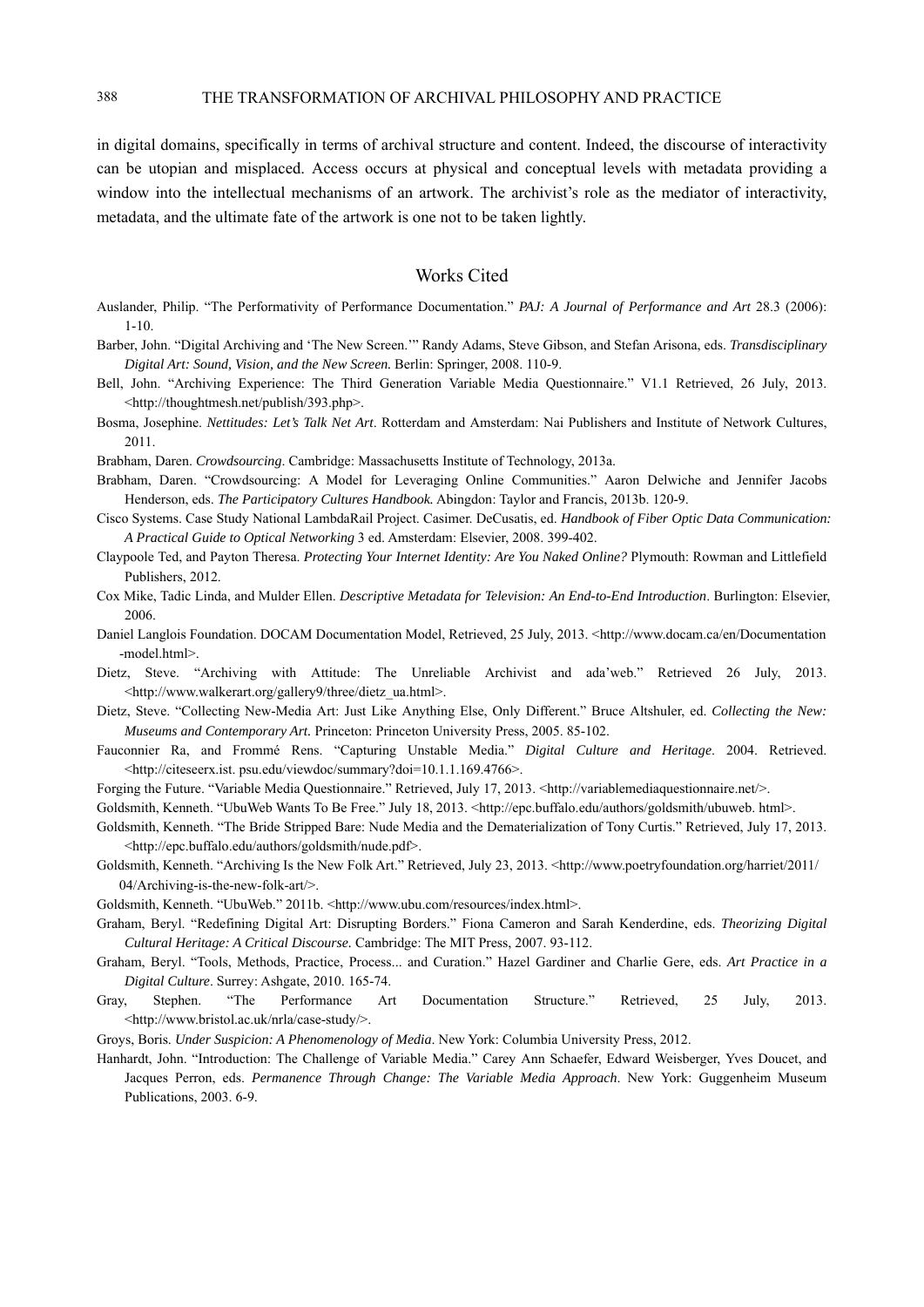### THE TRANSFORMATION OF ARCHIVAL PHILOSOPHY AND PRACTICE 389

Harvey, Ross. *Preserving Digital Materials*. Berlin: Walter de Gruyter GmbH and Co., 2012.

Hyde, Lewis. *The Gift: Imagination and the Erotic Life of Property*. London: Vintage, 1999.

Internet Archive. "Welcome to the Prelinger Archives." Retrieved, 23 July, 2013. <http://archive.org/details/prelinger>.

- Ippolito, John. "Accommodating the Unpredictable: The Variable Media Questionnaire." Carey Ann Schaefer, Edward Weisberger, Yves Doucet, and Jacques Perron, eds. *Permanence Through Change: The Variable Media Approach*. New York: Guggenheim Museum Publications, 2003a. 47-53.
- Ippolito, John. "Mark Napier, net.flag, 2002." Francoise Charron, Trans. Carey Ann Schaefer, Edward Weisberger, Yves Doucet, and Jacques Perron, eds. *Permanence Through Change: The Variable Media Approach*. New York: Guggenheim Museum Publications, 2003b. 109-14.
- Ippolito, John. "Learning from Mario: Crowdsourcing Preservation." Retrieved, July 17, 2013. <http://three.org/ippolito/writing/ learning from mario/>.

Iseminger, Damian. "Works and Expressions in RDA: Problems and Solutions." Peter Lisius and Richard Griscom, eds. *Directions in Music Cataloging*. Middleton, WI: A-R Editions, Inc., 2012. 43-62.

Jones, Caitlin, and Muller, Lizzie. "Between Real and Ideal: Documenting Media Art." *Leonardo* 41.4 (2008): 418-9.

Kahate, Atul. *XML and Related Technologies*. Delhi: Dorling Kindersley, 2009.

MacDonald, Corina. "Scoring the Work: Documenting Practice and Performance in Variable Media Art." *Leonardo* 42.1 (2009): 59-63.

Napier, Mark. "About net.flag." Retrieved, 27 July, 2013. <http://webart.guggenheim.org/netflag/aboutF.html>.

- Parikka Jussi, and Ernst Wolfgang. *Digital Memory and the Archive*. Minneapolis: University of Minnesota Press, 2013.
- Paul, Christiane. "Digital Art/Public Art: Governance and Agency in the Networked Commons." Christa Sommerer, Lakhmi Jain, and Laurent Mignonneau, eds. *The Art and Science of Interface and Interaction Design*. Berlin: Springer, 2008. 163-85.
- Pelizzari, Eugenio. "Harvesting for Disseminating: Open Archives and the Role of Academic Libraries." Audrey Fenner, ed. *Managing Digital Resources in Libraries*. New York: Routledge, 2012. 35-52.
- Petrović-Šteger, Maja. "Spools, Loops, and Traces: On *etoy* Encapsulation and Three Portraits of Marilyn Strathern." Jeanette Edwards and Maja Petrović-Šteger, eds. *Recasting Anthropological Knowledge: Inspiration and Social Science*. Cambridge: Cambridge University Press, 2011. 145-64.
- Prelinger, Rick. "Points of Origin: Discovering Ourselves through Access." *The Moving Image* 9.2 (2009): 164-75.
- Richmond, Alison. *Conservation*. Hoboken: Taylor and Francis, 2012.
- Rinehart, Richard. "Appendices to a System of Formal Notation for Scoring Works of Digital and Variable Media Art." *Archiving the Avant-Garde: Project Documents and Papers*. 2004a. Retrieved. <http://www.bampfa.berkeley.edu/about/formalnotation \_apndx.pdf>.
- Rinehart, Richard. "A System of Formal Notation for Scoring Works of Digital and Variable Media Art." *Archiving the Avant-Garde: Documenting and Preserving Digital/Variable Media Art: Project Documents and Papers*. 2004b. Retrieved. <http://www. bampfa.berkeley.edu/about/formalnotation.pdf>.
- Rinehart, Richard. "The Media Art Notation System: Documenting and Preserving Digital/Media Art." *Leonardo* 40.2 (2007): 181-7.
- Salomoni Paola, and Mirri Silvia. "Adaptation Technologies in Mobile Learning." Lee Chao, ed. *Open Source Mobile Learning: Mobile Linux Applications*. Hershey, PA: Information Science Reference, 2011. 18-34.

STARS. "Search: Richard Layzell." Retrieved, 25 July, 2013. <http://stars.ilrt.bris.ac.uk/StarsWeb/stars?keywords=Richard%20 Layzellandaction=search>.

- Stringari, Carol. "Beyond 'Conservative': The Conservator's Role in Variable Media Preservation." Carey Ann Schaefer, Edward Weisberger, Yves Doucet, and Jacques Perron, eds. *Permanence Through Change: The Variable Media Approach*. New York: Guggenheim Museum Publications, 2003. 54-59.
- Tsiavos, Prodromos. "Extracting Value from Open Licensing Arrangements." Wolfgang Leister and Nils Christophersen, eds. *Open Source, Open Collaboration and Innovation*. Oslo: Norwegian Computing Center, 2011. 119-62.
- UNESCO. *Guidelines fo the Preservation of Digital Heritage*. Paris, France: United Nations Education, Scientific, and Cultural Organization, 2003.
- Van Saaze, Vivian. "Doing Artworks: An Ethnographic Account of the Acquisition and Conservation." *No Ghost Just a Shell*. *Krisis: Journal for Contemporary Philosophy* 1 (2009): 20-33. Retrieved. <http://www.krisis.eu/content/2009-1/2009-1-03 saaze. pdf>.